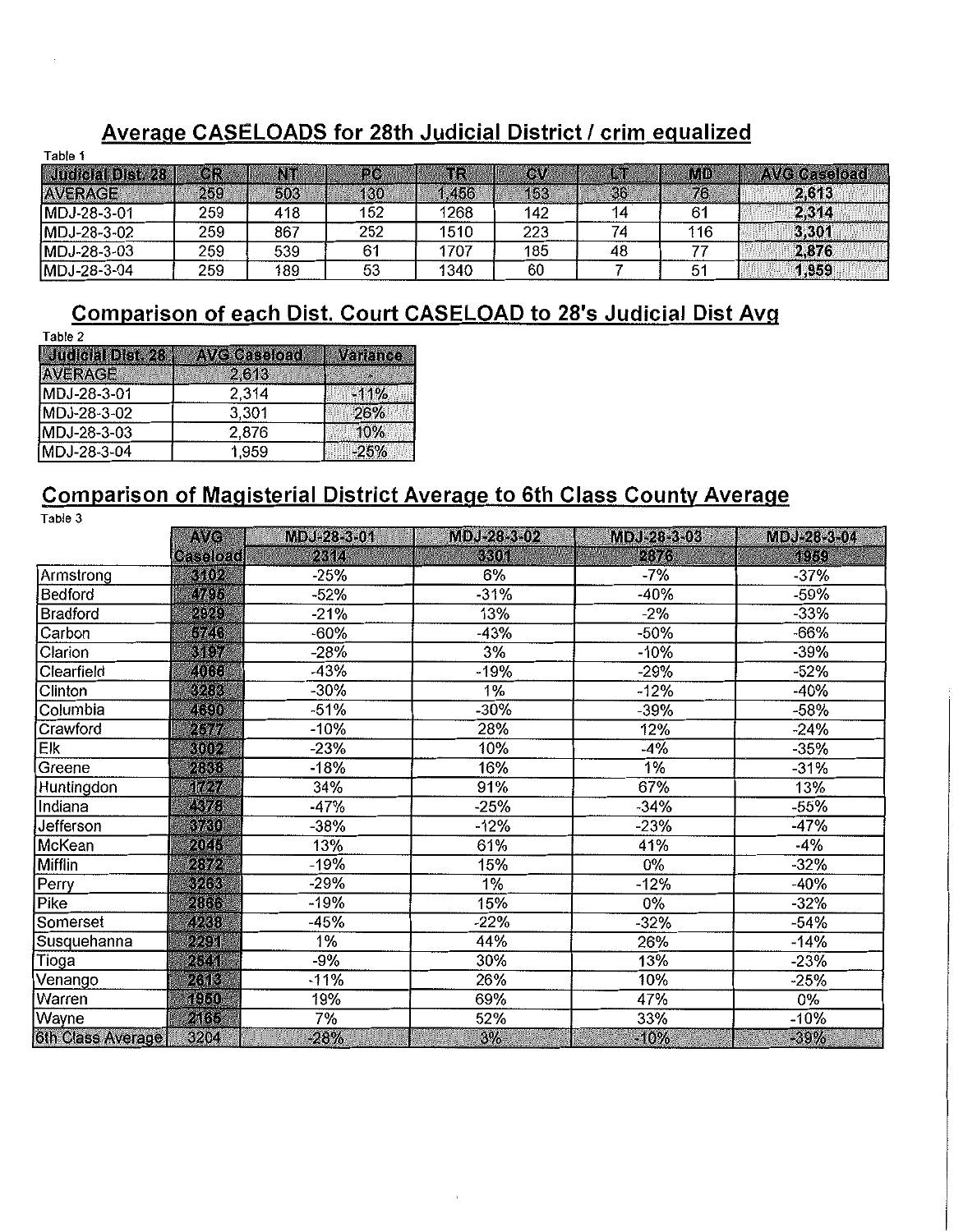### MAGISTERIAL DISTRICT REESTABLISHMENT WORKSHEET

### PLEASE SUBMIT ONE COPY OF THIS WORKSHEET FOR EACH MAGISTERIAL DISTRICT.

*To enter data, press TAB to move between fields.* 

| ı.  | <b>MAGISTERIAL DISTRICT COURT NUMBER (#####):</b>                                                                                                                                         | $28 - 3 - 04$                       |
|-----|-------------------------------------------------------------------------------------------------------------------------------------------------------------------------------------------|-------------------------------------|
| Ⅱ.  | <b>BREAKDOWN OF MAGISTERIAL DISTRICT - CASELOAD</b>                                                                                                                                       |                                     |
|     | A. Average Total Caseload:                                                                                                                                                                | 1,959                               |
|     | <b>B.</b> Difference (%) between this magisterial district's<br>average total caseload and your judicial district's<br>average total caseload:                                            | $-25%$                              |
|     | C. Difference (%) between this magisterial district's<br>average total caseload and applicable class of<br>county's average total caseload:                                               | $-39%$                              |
| Ш.  | <b>BREAKDOWN OF MAGISTERIAL DISTRICT - WORKLOAD</b>                                                                                                                                       |                                     |
|     | A. Average Total Workload:                                                                                                                                                                | 17,604                              |
|     | <b>B.</b> Difference (%) between this magisterial district's<br>average total workload and the judicial district's<br>average total workload:                                             | $-28%$                              |
|     | C. Does this magisterial district have an average<br>total workload that is fifteen percent greater<br>than or less than any other magisterial district<br>within your judicial district: | <b>YES</b>                          |
|     | D. If YES, how does this difference impact workload equity within your judicial<br>district?                                                                                              |                                     |
| IV. | <b>PROPOSED CHANGE:</b>                                                                                                                                                                   |                                     |
|     | A. Please indicate any proposed change in this<br>magisterial district. Check all that apply.                                                                                             | Reestablish<br>Realign<br>Eliminate |
|     | <b>B.</b> What is the proposed effective date $(m/d/yyyy)$ :                                                                                                                              | 1/1/2015                            |
| v.  | <b>MAGISTERIAL DISTRICT INFORMATION:</b>                                                                                                                                                  |                                     |
|     | A. Magisterial District Judge Name: Patrick E. Lowrey                                                                                                                                     |                                     |
|     | <b>B.</b> Term Expiration $(m/d/yyyy)$ :                                                                                                                                                  | 1/3/2018                            |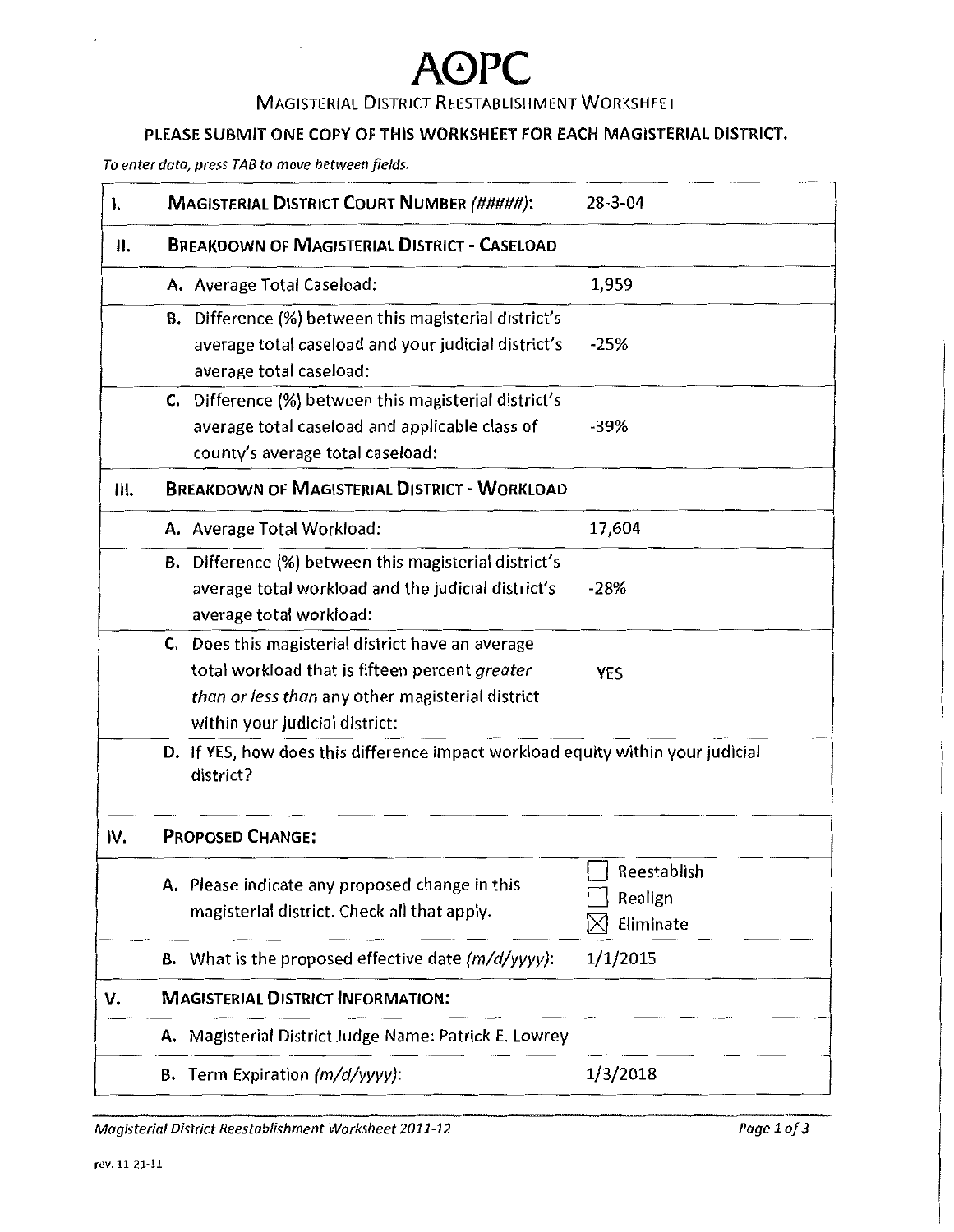### MAGISTERIAL DISTRICT REESTABLISHMENT WORKSHEET

|       | C. Mandatory Retirement Date (m/d/yyyy):                                                                                                                   | 12/31/2040          |
|-------|------------------------------------------------------------------------------------------------------------------------------------------------------------|---------------------|
|       |                                                                                                                                                            | The Crawford Center |
|       | D. Office Location (Street, City and Zip code):                                                                                                            | Emlenton, PA 16373  |
|       |                                                                                                                                                            |                     |
|       | Is the office within the boundaries of the<br>Е.                                                                                                           | <b>YES</b>          |
|       | magisterial district:                                                                                                                                      |                     |
|       | <b>F.</b> Is the residence of the magisterial district judge                                                                                               |                     |
|       | within the boundaries of the magisterial district:                                                                                                         | YES                 |
|       |                                                                                                                                                            |                     |
|       | G. List any police departments located within this magisterial district:                                                                                   |                     |
|       | <b>Emlenton Police Department</b>                                                                                                                          |                     |
|       | H. List any major highways within this magisterial district:                                                                                               |                     |
|       | Routes 8, 38, 208, 308                                                                                                                                     |                     |
| VI.   | LIST EXISTING MAGISTERIAL DISTRICT MUNICIPALITIES:                                                                                                         |                     |
|       | Townships Of Irwin, Clinton, Rockland, Scrubgrass, Richland; Boroughs Of                                                                                   |                     |
|       | Barkeyville, Clintonville & Emlenton                                                                                                                       |                     |
| VII.  | LIST PROPOSED MAGISTERIAL DISTRICT MUNICIPALITIES:                                                                                                         |                     |
|       | Eliminate                                                                                                                                                  |                     |
|       |                                                                                                                                                            |                     |
| VIII. | <b>ADDITIONAL COMMENTS:</b>                                                                                                                                |                     |
|       | We are recommending the elimination of 28-3-04 upon the mandatory                                                                                          |                     |
|       | retirement of Douglas Dinberg, Magisterial District Judge of District 28-3-02 on                                                                           |                     |
|       | December 31, 2014. We propose to move Judge Lowrey, newly-elected Judge                                                                                    |                     |
|       | of 28-3-04 to the present office location of 28-3-02 in Cranberry Township,                                                                                |                     |
|       | Seneca, PA.                                                                                                                                                |                     |
|       | This magisterial district court has significant departures from the caseload                                                                               |                     |
|       | equity figures with a variance of -25% from Venango County's average and a -                                                                               |                     |
|       | 39% variance from the average sixth class county. There is a -28% variance in                                                                              |                     |
|       | the workload in 28-3-04 to Venango County's average.                                                                                                       |                     |
|       | The former magisterial district judge of 28-3-04, who presided there for 18                                                                                |                     |
|       | years, indicated that the majority of his filings were from out of his district, a                                                                         |                     |
|       | result of traffic violations on Interstate 80 and Route 8, which for the most part                                                                         |                     |
|       | did not result in hearings. Most of the criminal cases were processed on his                                                                               |                     |
|       | "duty week-ends" and again, not from his district. He held approximately 10-15                                                                             |                     |
|       | summary trials per week and 4-8 payment determination hearings per week.                                                                                   |                     |
|       | The municipalities currently in 28-3-04 would be shifted to 28-3-02, which                                                                                 |                     |
|       | include Irwin, Clinton, Scrubgrass, Rockland and Richland Townships and                                                                                    |                     |
|       |                                                                                                                                                            |                     |
|       |                                                                                                                                                            |                     |
|       | Barkeyville, Clintonville and Emlenton Boroughs. We believe the caseload,<br>workload and population can be absorbed with no impact on the Court's ability |                     |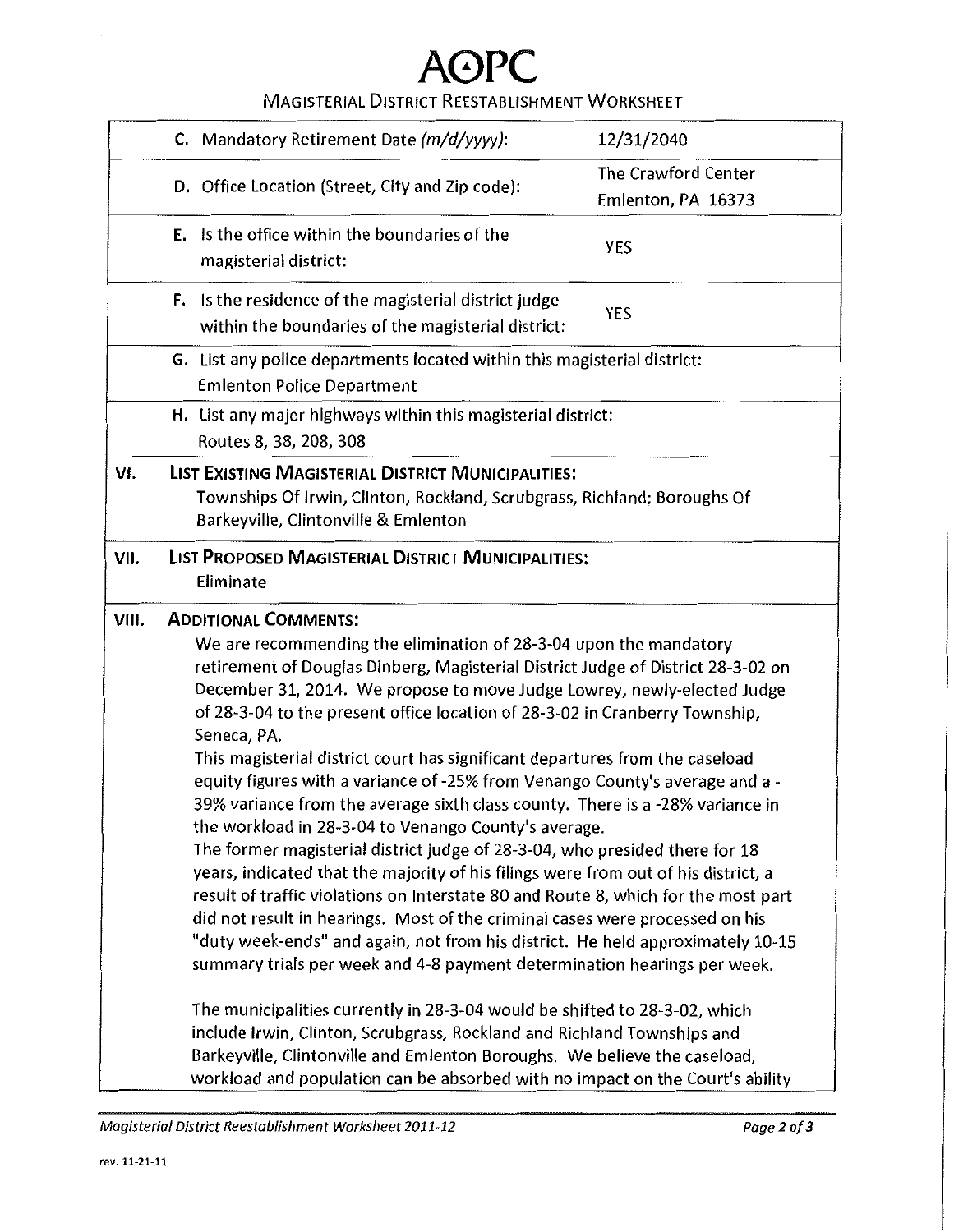# **A**(^)P

#### MAGISTERIAL DISTRICT REESTABLISHMENT WORKSHEET

to process cases under our proposed plan. The City of Oil City would be shifted from 28-3-02 to 28-3-01 and Sugarcreek Borough would be shifted from 28-3- 01 to 28-3-02.

The PA State Police, Franklin Barracks, currently travel a distance of approximately 18 miles to the Emlenton MDJ Office. They would travel a distance of 2.7 miles to the Seneca MDJ Office if 28-3-04 is eliminated.

The current population of 28-3-04 is 6,561, a 1% increase from 2000.

PLEASE SAVE A COPY OF THIS WORKSHEET PRIOR TO ENTERING DATA FOR THE NEXT MAGISTERIAL DISTRICT.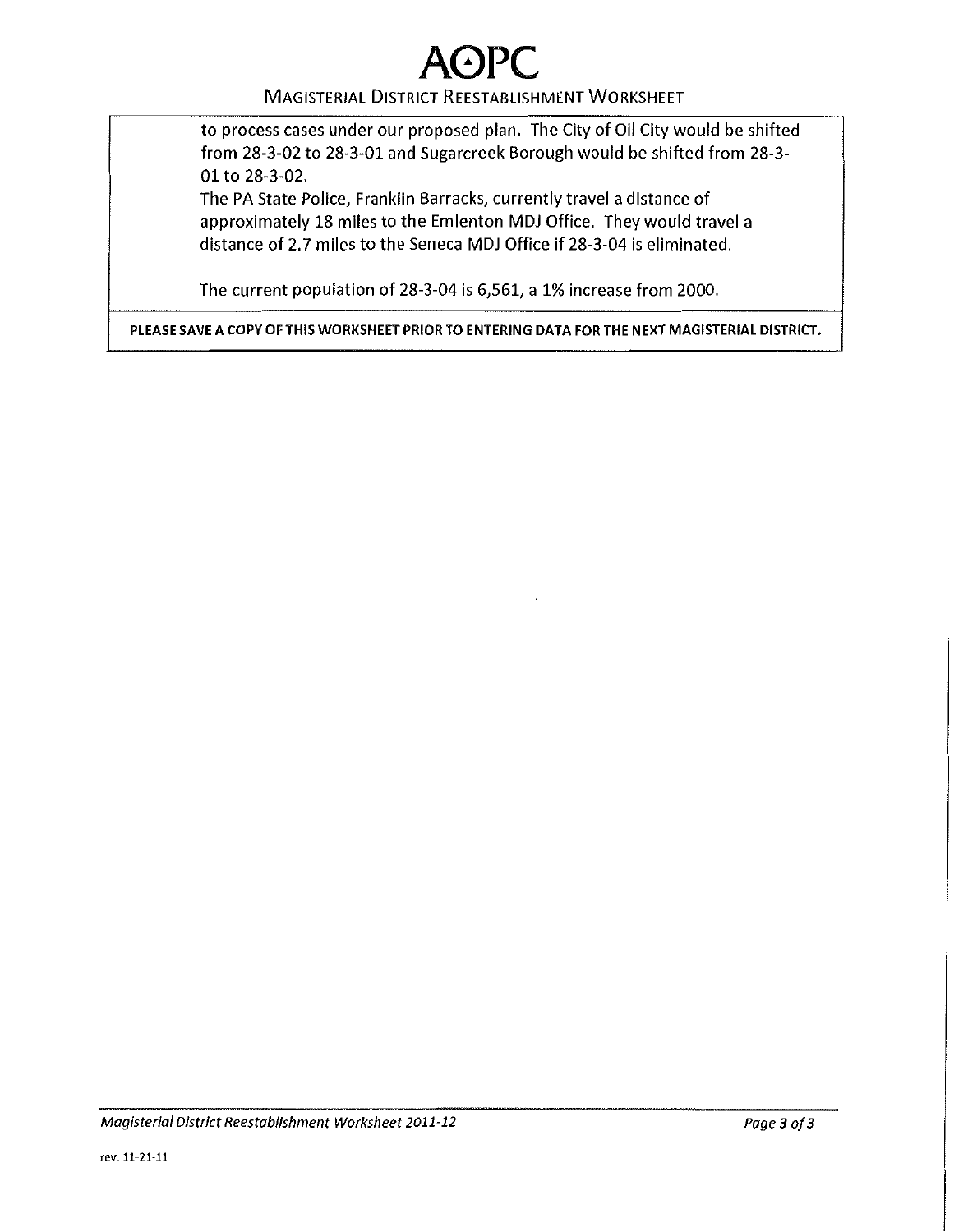## **A0PC**  JUDICIAL DISTRICT SUMMARY WORKSHEET

### PLEASE SUBMIT ONE COPY OF THE JUDICIAL DISTRICT SUMMARY WORKSHEET.

*To enter data, press TAB to move between fields.* 

| ı. | <b>JUDICIAL DISTRICT NUMBER:</b>                                                                                                                           | 28               |
|----|------------------------------------------------------------------------------------------------------------------------------------------------------------|------------------|
|    | Wh<br>Α.<br>at is the class of county?                                                                                                                     | 6                |
|    | В.<br>Wh<br>at is the percentage difference in the average<br>annual caseload between this judicial district<br>and the applicable class of county?        | $-18%$           |
| Ⅱ. | <b>PROPOSED ACTIONS:</b>                                                                                                                                   |                  |
|    | A. List existing magisterial districts:<br>28-3-01; 28-3-02; 28-3-03; 28-3-04                                                                              |                  |
|    | B. Does this judicial district have an annual<br>average caseload that is ten percent above the<br>average caseload for the applicable class of<br>county? | <b>NO</b>        |
|    | 1. If the answer to II. B. above is NO, are<br>eliminations proposed?<br>a) List magisterial districts proposed for elimination.<br>$28 - 3 - 04$          | <b>YES</b>       |
|    | b) If no eliminations are proposed based on II. B. above, what are the factors<br>for this decision?                                                       |                  |
|    | 2. If the answer to II. B. above is YES, are<br>eliminations proposed?                                                                                     | Choose Yes or No |
|    | a) List magisterial districts proposed for elimination.                                                                                                    |                  |
|    | C. Are any magisterial districts proposed for<br>reestablishment?                                                                                          | <b>YES</b>       |
|    | 1. List magisterial districts proposed for reestablishment.<br>$28 - 3 - 03$                                                                               |                  |
|    | D. Are any magisterial districts proposed for<br>realignment?                                                                                              | <b>NO</b>        |
|    | 1. List magisterial districts proposed for realignment.<br>28-3-01 and 28-3-02                                                                             |                  |

*Judicial District Summary Worksheet 2011-12 Page 1 of5*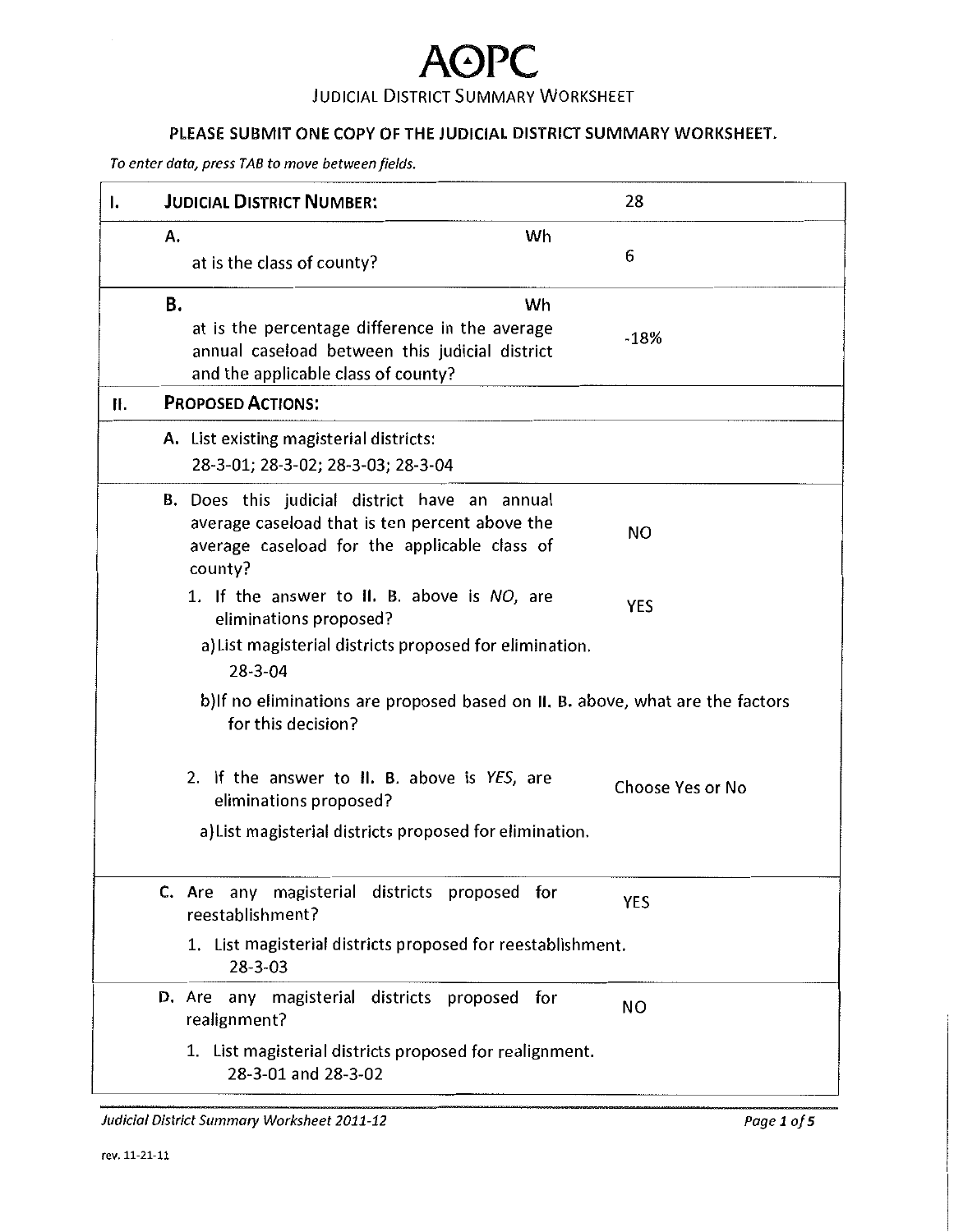### JUDICIAL DISTRICT SUMMARY WORKSHEET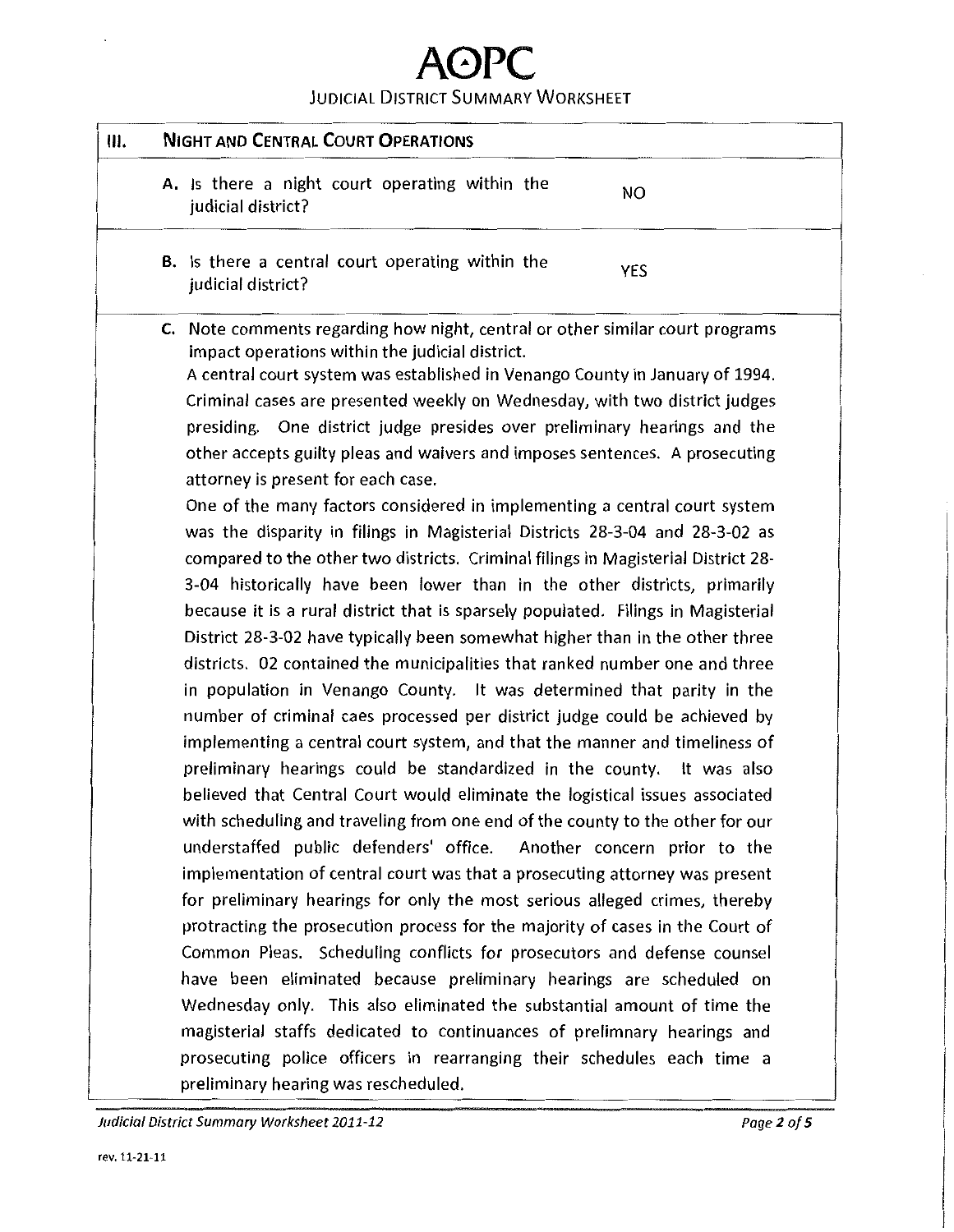## **A0PC**  JUDICIAL DISTRICT SUMMARY WORKSHEET

Prior to the implementation of Central Court, a small percentage of cases resulted in guilty pleas because there was not a prosecuting attorney present at this stage of a criminal case to approve a negotiated plea.

Because of space constraints in the offices of the magisterial district judges, prior to central court, witnesses and victims who appeared for a preliminary hearing customarily sat in a room with the alleged perpetrator of the crime. There was no security or protection from the exchanges that may occur under such circumstances. Victims and witnesses are now provided a separate waiting area, there is a deputy present from the sheriff's office in the court room for security, and a victim-witness coordinator is present to provide oreintation on court procedures and to provide support and accompaniment during court proceedings.

While central court is a less than perfect system, the goals established have been either met or exceeded. We view the impact of Central Court on the magisterial courts, Court of Common Pleas, victims and witnesses, prosecuting and defense attorneys, the county, communities, and police agencies as positive.

\*\* PLEASE NOTE: Since we do utilize a Central Court system in Venango County, we have equalized all criminal caseload/workload statistics among the magisterial district judges, rather than counting them in the district in which they were filed.

The population in Venango County has been dropping since the 1950's census count of 65,328. The 2010 census results place the population at 54,984, an almost 16% decrease. The decrease from 2000 to 2010 is 4.5%. Per report from Judith Downs, Executive Director of the Venango County Regional Planning Commission, Venango County is not only losing population, it is losing families. The percentage of residents under 18 and those in the 30-50 year old category are dropping faster than the population as a whole. The loss of families has an impact on the County, particularly on the type of housing demand, falling enrollments at the school districts and the ability for existing and prospective new businesses to find employees. Shifts in Venango County's population are from the urban core communities of Oil City and Franklin into the suburban townships where water and sewer systems have expanded. The 2007 Southern Comprehensive Plan designates the 1-80 corridor areas around Barkeyville, Clintonville, Emlenton and Route 8 as

Judicial District Summary Worksheet 2011-12 Page3of5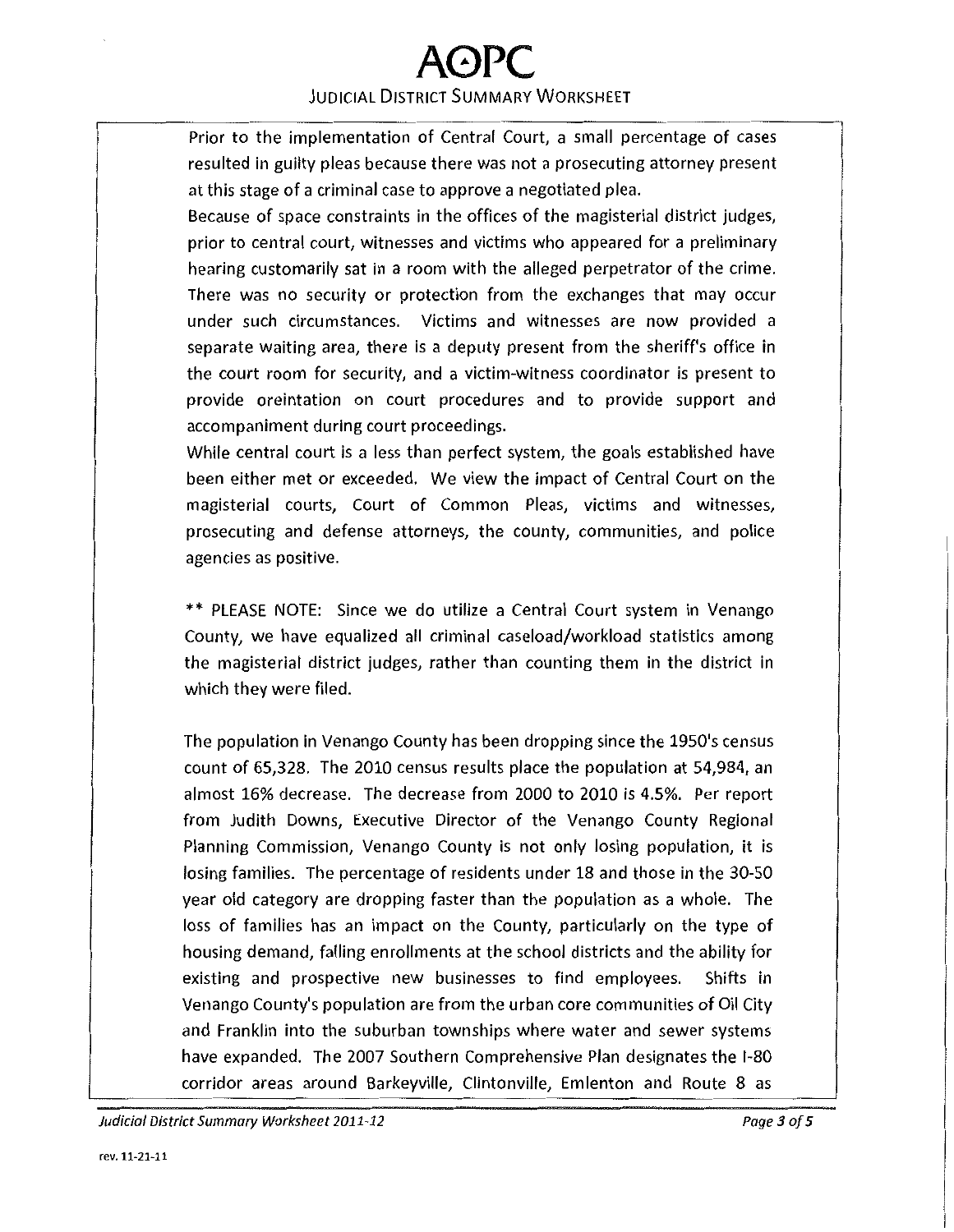#### JUDICIAL DISTRICT SUMMARY WORKSHEET

future growth areas. Additional industrial development is occurring at the Sandycreek Industrial Park in Sandycreek Township, at the former Pennzoil refinery site in Rouseville Borough and at the Oil City industrial park.

As of November 30, 2011, there have been 50 non-Mardcellus wells drilled in Venango County and one Marcellus. Venango County is on the edge of the Marcellus, but in the heart of the Utica shale area, with the possibility of expansion in the unconventional natural gas fields.

#### **IV. PUBLIC COMMENT**

- A. A request for public comment was posted: YES
- **B.** Comments were received: Choose Yes or No
- **C.** Comments are attached: Choose Yes or No

#### **v. ADDITIONAL REMARKS CONCERNING PROPOSAL:**

After an analysis of the data and consideration of other relevant factors, and considering the significant departure that exists in 28-3-04 from the caseload and workload equity from the other three Venango County magisterial district courts, and 04's significant departure from other sixth class county figures, we felt it was prudent to eliminate 28-3-04. With the realignment of 28-3-01 and 28-3-02 and the reestablishment of 28-3-03, we can gain workload equity among the remaining three magisterial district courts, and eliminate the imbalances that currently exist, without compromising the effective and efficient administration of justice and with very limited disruption.

We have considered public convenience, and although the residents of some municipalities may have to travel a greater distance to the MDJ office, we do not believe that any of the distances are excessive. If hearings can be conducted in Emlenton as needed for the residents of the southern municipalities there will be no change for those residents or the Emlenton Police Department since the 28-3-04 MDJ office is currently located in Emlenton Borough. This proposal more equitably distributes case filings and still maintains reasonable geographic access for residents.

We also note that there is no longer a rule that no one within a district should have to travel more than one-half hour to reach the MDJ office.

#### **VI. DATE SUBMITTED TO AOPC:**

#### **VII. PRESIDENT JUDGE NAME:**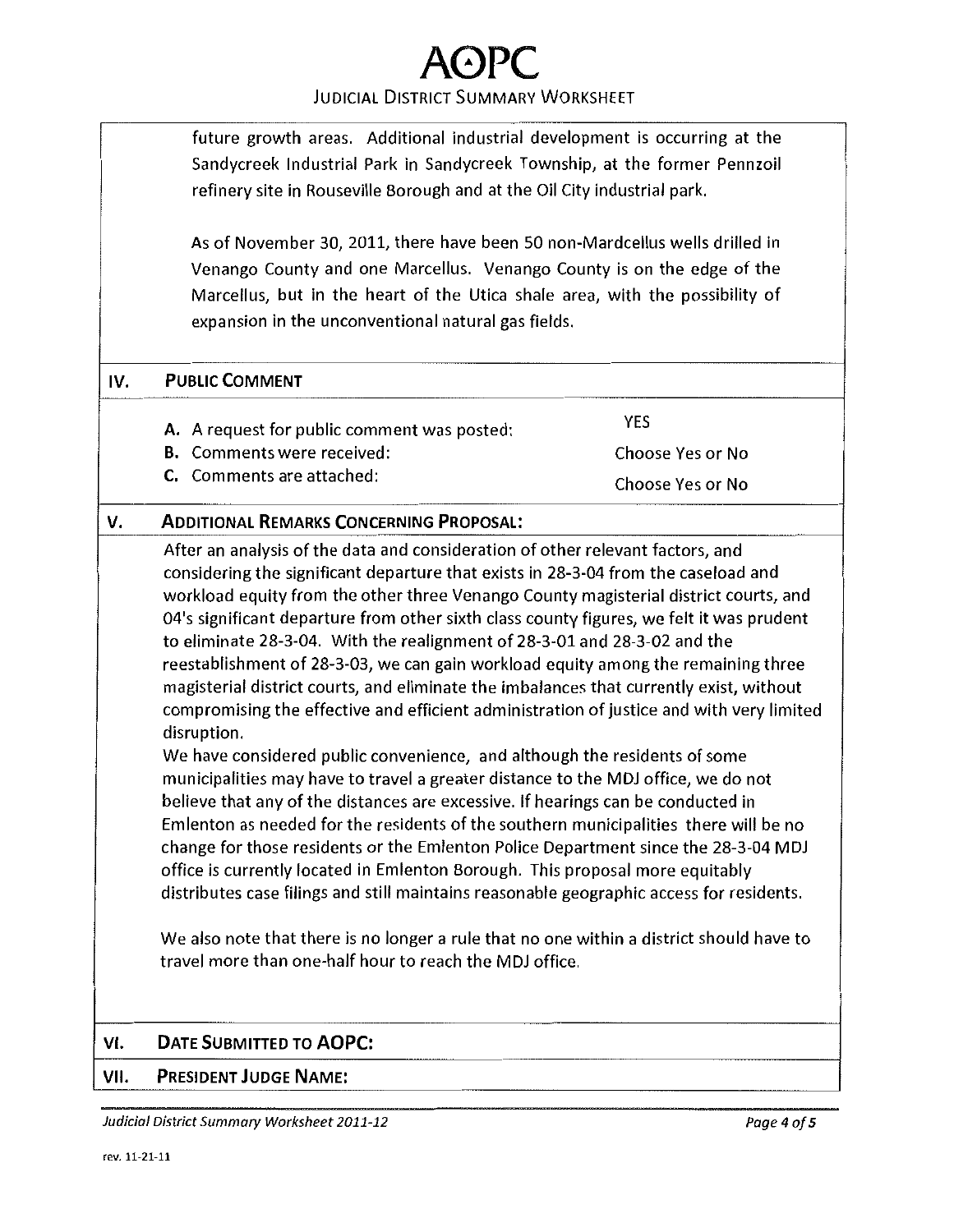## **A0PC**  JUDICIAL DISTRICT SUMMARY WORKSHEET

**Signature**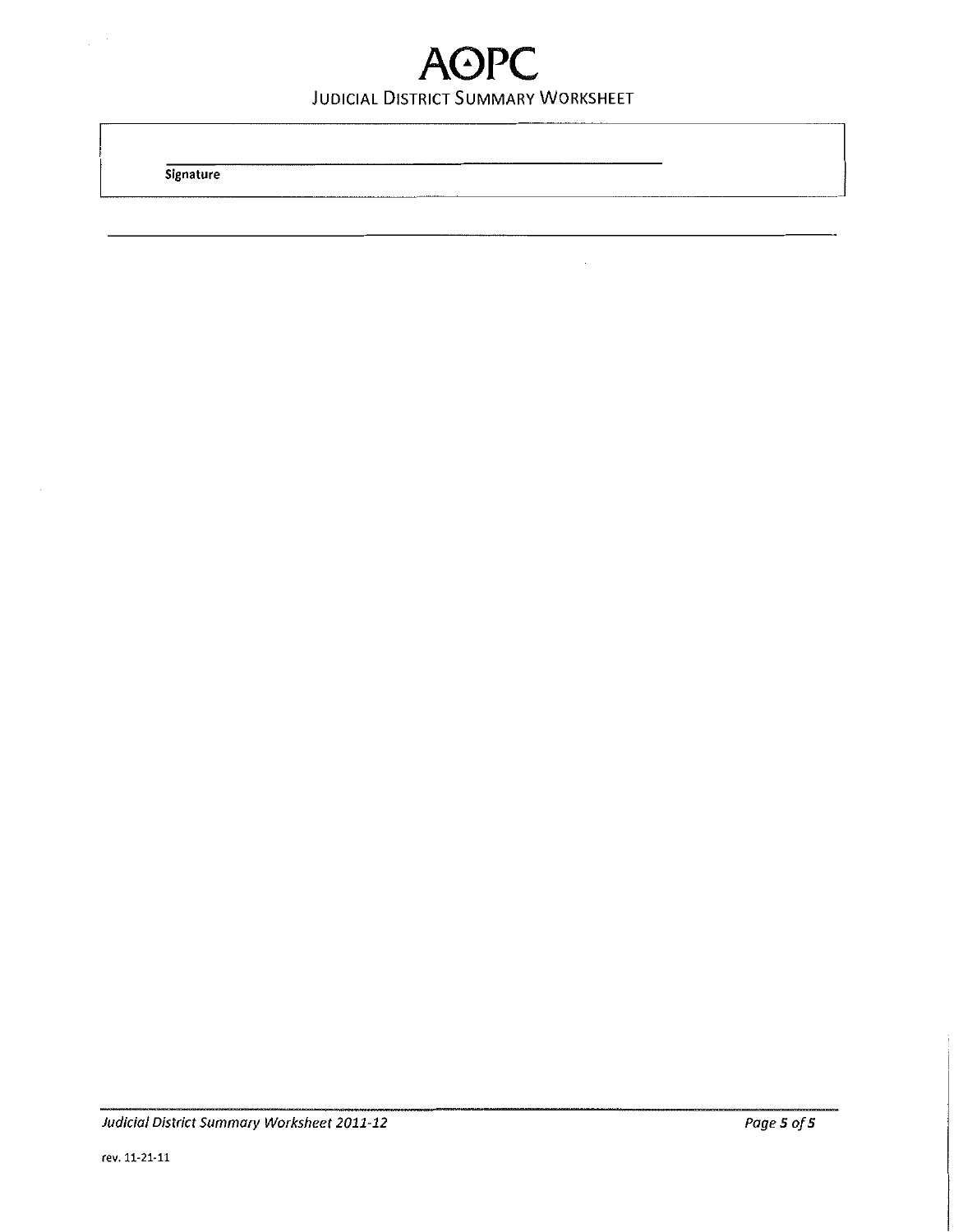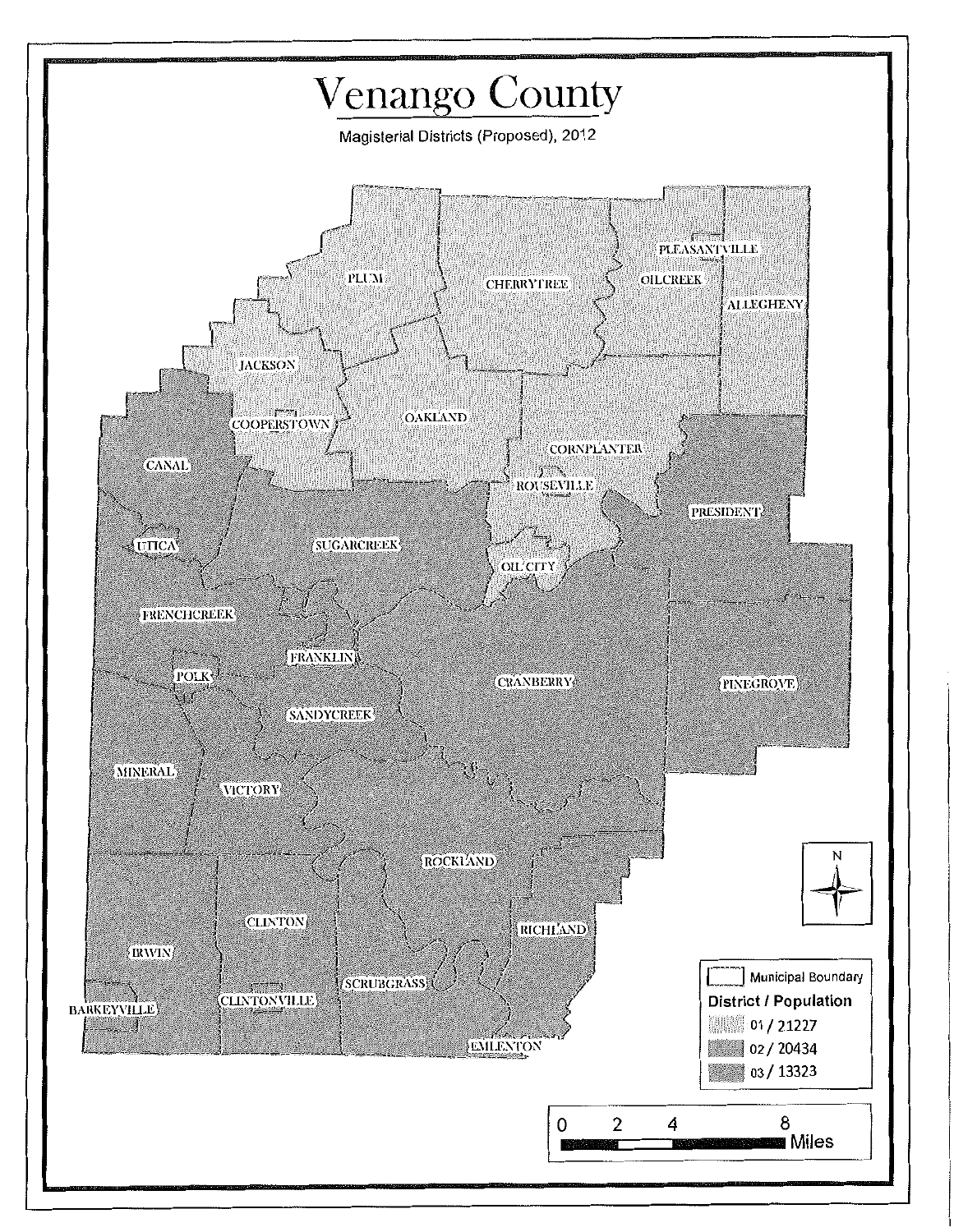#### Average CASELOADS UNDER PROPOSED REALIGNMENT

| .                 |         |     |            |       |       |    |    |                     |
|-------------------|---------|-----|------------|-------|-------|----|----|---------------------|
| Judicial Dist. 28 | $\circ$ |     | <b>FAO</b> |       | íg, " |    | Mp | <b>AVG Caseload</b> |
| <b>AVERAGE</b>    | 346     | 671 | 173        | , 942 | 131   | 43 | 45 | 3,401               |
| MDJ-28-3-01       | 346     | 839 | 189        | 1135  | 190   | 60 | 23 | 2,782               |
| MDJ-28-3-02       | 346     | 628 | 268        | 2971  | 169   | ◠  | 25 | 4,428               |
| MDJ-28-3-03       | 346     | 547 |            | 1719  | 185   | 48 | 88 | 2,994               |

#### AVERAGE WORKLOADS UNDER PROPOSED REALIGNMENT

| Table 2         |                    |
|-----------------|--------------------|
| Docket Type     | <b>Case Weight</b> |
| lcR             | 36.72              |
| NT (Include PC) | 10.74              |
| <b>TR</b>       | 2.28               |
| ত⊽              | 11.28              |
| ĪЕТ             | 14.48              |
| MD              | 32.57              |

Table 3

| Judicial Dist. 28 | CR.   | NT/PC | TR.  | $\circ \cdot$ | <b>All of P</b> | imd. | <b>AVG Workload</b> |
|-------------------|-------|-------|------|---------------|-----------------|------|---------------------|
| AVERAGE           | 12705 | 9065  | 4427 | 2045          | 623             | 1477 | <b>30.341</b>       |
| MDJ-28-3-01       | 12705 | 11041 | 2588 | 2143          | 869             | 749  | 30.095              |
| MDJ-28-3-02       | 12705 | 9623  | 6774 | 1906          | 304             | 814  | 324121              |
| MDJ-28-3-03       | 12705 | 6530  | 3919 | 2087          | 695             | 2866 | 28,802              |

#### WORKLOAD COMPARISON UNDER PROPOSED REALIGNMENT

Table 4

| Judicial Dist 28 | <b>AVG Workload</b> | <b>Variance</b> |
|------------------|---------------------|-----------------|
| <b>AVERAGE</b>   | 30 341              | - 19            |
| IMDJ-28-3-01     | 30.095              | $-1\%$          |
| MDJ-28-3-02      | 32.127              | 6%              |
| IMDJ-28-3-03     | 28,802              | -5%             |

Table 1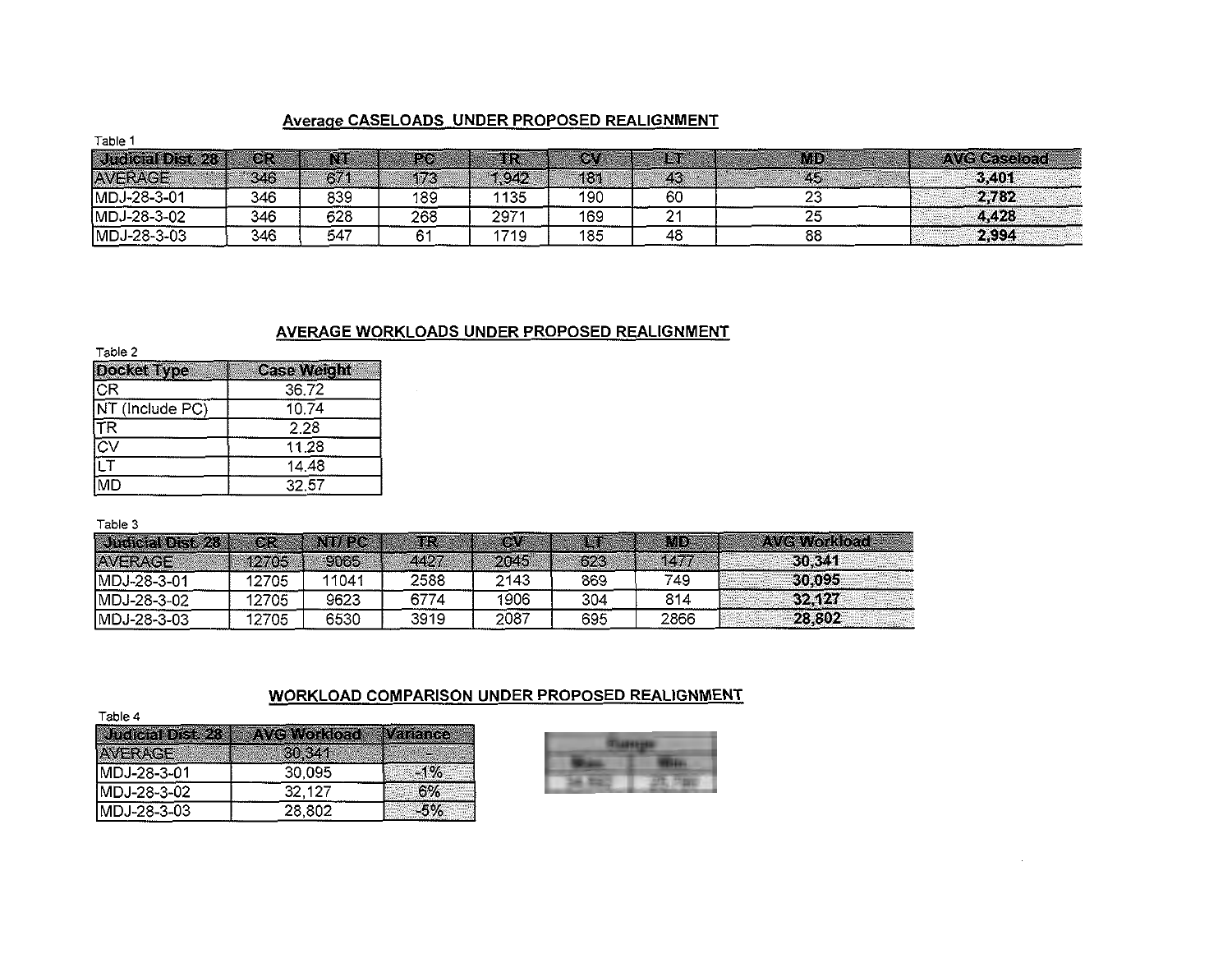### MAGISTERIAL DISTRICT REESTABLISHMENT WORKSHEET

### PLEASE SUBMIT ONE COPY OF THIS WORKSHEET FOR EACH MAGISTERIAL DISTRICT.

*To enter data, press TAB to move between fields.* 

| I.  | <b>MAGISTERIAL DISTRICT COURT NUMBER (#####):</b>                                                                                                                                         | 28-3-01                             |
|-----|-------------------------------------------------------------------------------------------------------------------------------------------------------------------------------------------|-------------------------------------|
| Ⅱ.  | <b>BREAKDOWN OF MAGISTERIAL DISTRICT - CASELOAD</b>                                                                                                                                       |                                     |
|     | A. Average Total Caseload:                                                                                                                                                                | 2,314                               |
|     | B. Difference (%) between this magisterial district's<br>average total caseload and your judicial district's<br>average total caseload:                                                   | $-11%$                              |
|     | C. Difference (%) between this magisterial district's<br>average total caseload and applicable class of<br>county's average total caseload:                                               | $-28%$                              |
| Ш.  | <b>BREAKDOWN OF MAGISTERIAL DISTRICT - WORKLOAD</b>                                                                                                                                       |                                     |
|     | A. Average Total Workload:                                                                                                                                                                | 22,315                              |
|     | <b>B.</b> Difference (%) between this magisterial district's<br>average total workload and the judicial district's<br>average total workload:                                             | $-8%$                               |
|     | C. Does this magisterial district have an average<br>total workload that is fifteen percent greater<br>than or less than any other magisterial district<br>within your judicial district: | <b>NO</b>                           |
|     | D. If YES, how does this difference impact workload equity within your judicial<br>district?                                                                                              |                                     |
| IV. | <b>PROPOSED CHANGE:</b>                                                                                                                                                                   |                                     |
|     | A. Please indicate any proposed change in this<br>magisterial district. Check all that apply.                                                                                             | Reestablish<br>Realign<br>Eliminate |
|     | <b>B.</b> What is the proposed effective date $(m/d/yyyy)$ :                                                                                                                              | 1/1/2015                            |
| v.  | <b>MAGISTERIAL DISTRICT INFORMATION:</b>                                                                                                                                                  |                                     |
|     | A. Magisterial District Judge Name: Andrew F. Fish                                                                                                                                        |                                     |
|     | <b>B.</b> Term Expiration $(m/d/yyyy)$ :                                                                                                                                                  | 1/5/2014                            |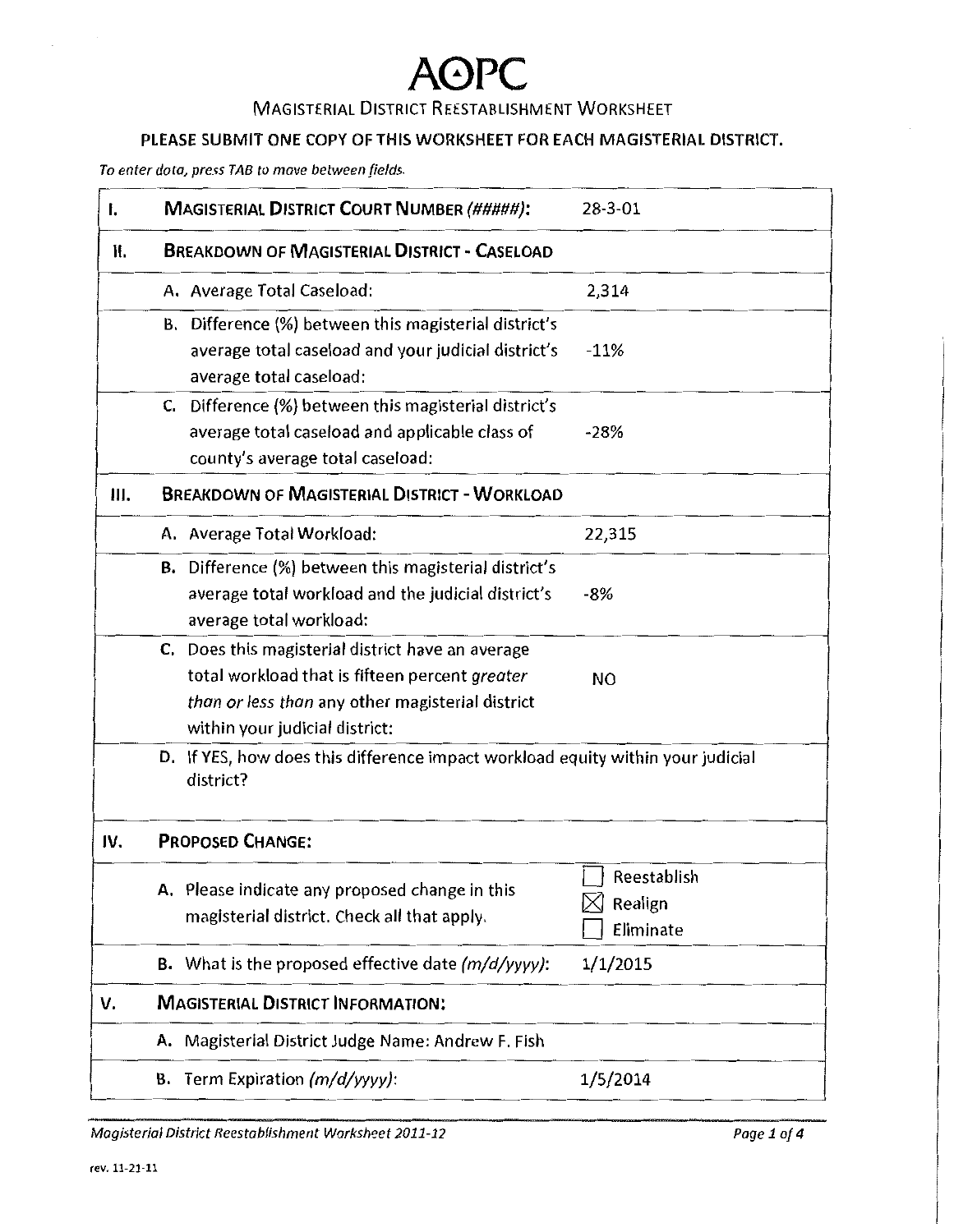### MAGISTERIAL DISTRICT REESTABLISHMENT WORKSHEET

|       | C. Mandatory Retirement Date (m/d/yyyy):                                                                                                                                                                                                                                                                                                                                                                                                                                                                                                                                                                                                                                                                                                                                                                                                                                                                                                                                                                                                                                                                          | 12/31/2051              |
|-------|-------------------------------------------------------------------------------------------------------------------------------------------------------------------------------------------------------------------------------------------------------------------------------------------------------------------------------------------------------------------------------------------------------------------------------------------------------------------------------------------------------------------------------------------------------------------------------------------------------------------------------------------------------------------------------------------------------------------------------------------------------------------------------------------------------------------------------------------------------------------------------------------------------------------------------------------------------------------------------------------------------------------------------------------------------------------------------------------------------------------|-------------------------|
|       |                                                                                                                                                                                                                                                                                                                                                                                                                                                                                                                                                                                                                                                                                                                                                                                                                                                                                                                                                                                                                                                                                                                   | 140 West State Street   |
|       | D. Office Location (Street, City and Zip code):                                                                                                                                                                                                                                                                                                                                                                                                                                                                                                                                                                                                                                                                                                                                                                                                                                                                                                                                                                                                                                                                   | Pleasantville, PA 16341 |
|       | <b>E.</b> Is the office within the boundaries of the<br>magisterial district:                                                                                                                                                                                                                                                                                                                                                                                                                                                                                                                                                                                                                                                                                                                                                                                                                                                                                                                                                                                                                                     | <b>YES</b>              |
|       | F. Is the residence of the magisterial district judge<br>within the boundaries of the magisterial district:                                                                                                                                                                                                                                                                                                                                                                                                                                                                                                                                                                                                                                                                                                                                                                                                                                                                                                                                                                                                       | YES                     |
|       | G. List any police departments located within this magisterial district:<br>Sugarcreek Borough Police Department                                                                                                                                                                                                                                                                                                                                                                                                                                                                                                                                                                                                                                                                                                                                                                                                                                                                                                                                                                                                  |                         |
|       | H. List any major highways within this magisterial district:<br>Routes 62, 8, 417, 227,322 and 36                                                                                                                                                                                                                                                                                                                                                                                                                                                                                                                                                                                                                                                                                                                                                                                                                                                                                                                                                                                                                 |                         |
| VI.   | LIST EXISTING MAGISTERIAL DISTRICT MUNICIPALITIES:<br>Townships Of Plum, Cherrytree, Oilcreek, Allegheny, Oakland, Cornplanter &<br>Jackson; Boroughs Of Pleasantville, Rouseville, Sugarcreek & Cooperstown                                                                                                                                                                                                                                                                                                                                                                                                                                                                                                                                                                                                                                                                                                                                                                                                                                                                                                      |                         |
| VII.  | LIST PROPOSED MAGISTERIAL DISTRICT MUNICIPALITIES:<br>Townships Of Plum, Cherrytree, Oilcreek, Allegheny, Oakland, Cornplanter,<br>Jackson, Boroughs Of Pleasantville, Rouseville And Cooperstown & City Of Oil<br>City                                                                                                                                                                                                                                                                                                                                                                                                                                                                                                                                                                                                                                                                                                                                                                                                                                                                                           |                         |
| VIII. | <b>ADDITIONAL COMMENTS:</b>                                                                                                                                                                                                                                                                                                                                                                                                                                                                                                                                                                                                                                                                                                                                                                                                                                                                                                                                                                                                                                                                                       |                         |
|       | The population of 28-3-01 is 16,987, an increase of 4.5% from 2000.<br>District 28-3-01 was realigned on January 1, 1994, to include the Boroughs of<br>Sugarcreek and Cooperstown, and Jackson Township, all of whom had<br>previously been a part of Magisterial District 28-3-03. This magisterial court<br>readily assumed the increase in population and case filings with no impact on<br>the court's ability to process case filings. In conjunction with the realignment,<br>the court recommended that, concurrent with the effective date of the<br>realignment, the magisterial office be relocated to a central, equally accessible<br>area within the newly realigned district. The County was unable to secure a<br>suitable facility at that time in either Cherrytree or Oakland Townships, the<br>center of the District. In an effort to minimize the inconvenience to the<br>residents of the affected municipalities, an adjunct magisterial office was<br>established in the Sugarcreek Borough Municipal Building, where the district<br>judge presides and accepts filings one day a week. |                         |
|       | We are now proposing to transfer Sugarcreek Borough from 28-3-01 to 28-3-02<br>and to shift the City of Oil City from 28-3-02 to 28-3-01. This would be the only                                                                                                                                                                                                                                                                                                                                                                                                                                                                                                                                                                                                                                                                                                                                                                                                                                                                                                                                                  |                         |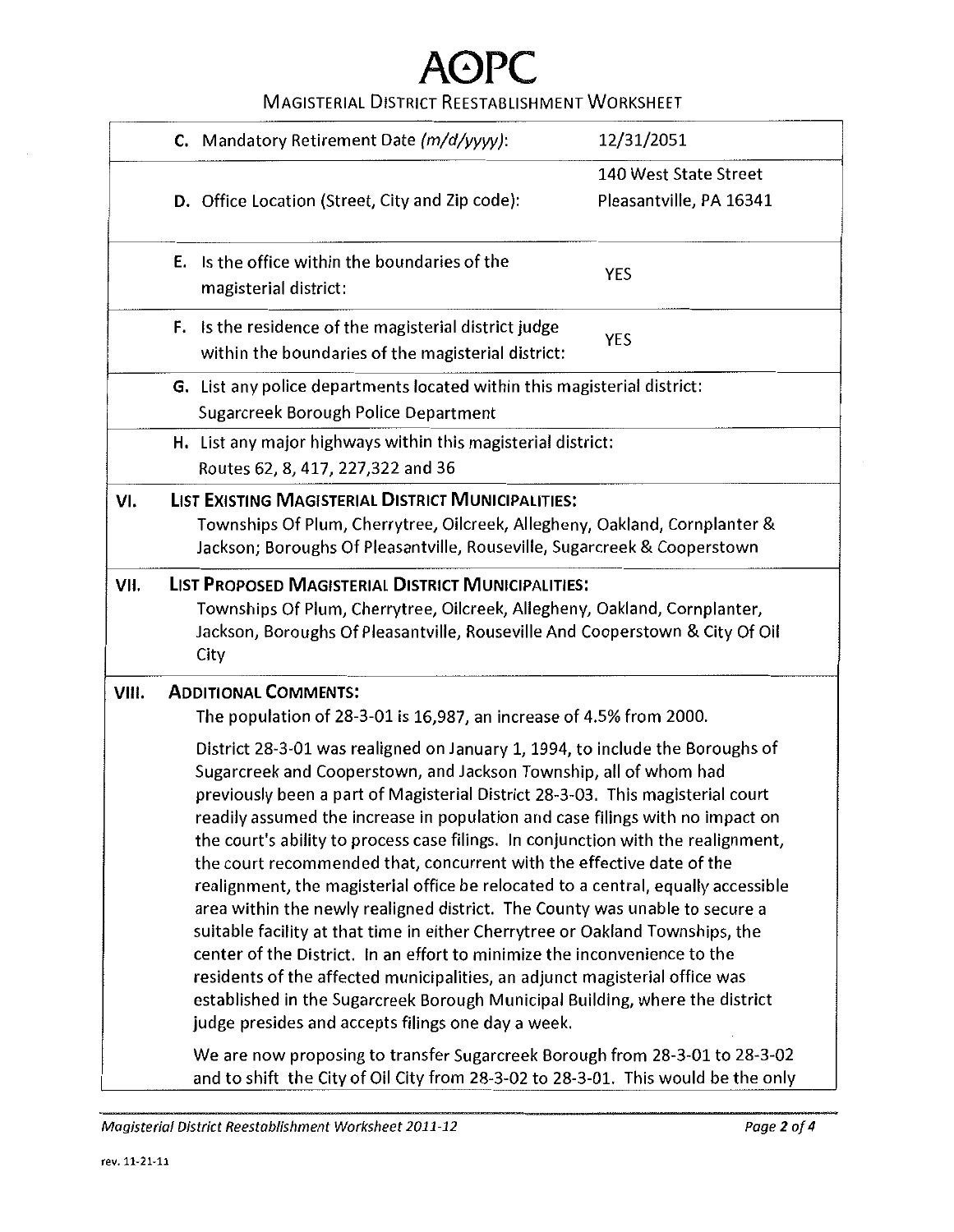### A0PC MAGISTERIAL DISTRICT REESTABLISHMENT WORKSHEET

change to 01's current configuration.

We will continue our efforts to find a suitable location that is more centrally located in the newly realigned district and convenient to the Oil City Police Department. The PA State Police, Franklin Barracks, which is located on State Route 322 is currently 22.9 miles from the Pleasantville office. If relocated to the Rouseville area, PSP would have a travel distance of approximately 11 miles.

The average travel distance for the municipalities currently within this district is 13.4 miles. If the office were relocated to a location in Rouseville Borough, the average travel distance would be 9.8 miles.

|                                             | Distance to Pleasantville(current) | to Rouseville (proposed) |
|---------------------------------------------|------------------------------------|--------------------------|
| Allegheny Township                          | 4 miles                            | 16.8 miles               |
| Cherrytree Township                         | 12 miles                           | 6.6 miles                |
| Cooperstown Borough                         | 24 miles                           | 14.9 miles               |
| <b>Cornplanter Township</b>                 | 9 miles                            | 4.8 miles                |
| Jackson Township                            | 23 miles                           | 16.9 miles               |
| Oakland Township                            | 17 miles                           | 8.7 miles                |
| Oilcreek Township                           | 4 miles                            | 9.8 miles                |
| Pleasantville Borough                       | --                                 | 13.4 miles               |
| Plum Township                               | 16 miles                           | 13.5 miles               |
| Rouseville Borough                          | 13 miles                           | -- miles                 |
| Sugarcreek Borough                          | 25 miles                           | (propose move to 02)     |
| City of Oil City (currently in 02) 16 miles |                                    | 3.4 miles                |

The City of Oil City, currently located in District 28-3-02, and proposed to be shifted to 28-3-01 has the highest population in the County with 10,577 (an 8.1% decrease from 2000).

The current workload average for 28-3-01 is 22,315 (variance of -8% from county average). The workload average would increase to 30,095 under this proposal, and the variance from the county's average workload would be reduced to -1%.

This configuration will produce a much more equal distribution of work among the remaining three magisterial district courts and will not produce an undue hardship to the affected municipalities or the Oil City Police Department, and in fact, the Court has spoken with the Chief of the Oil City Police Department and he indicated that he would be in favor of the shift of Oil City from 28-3-02 to 28-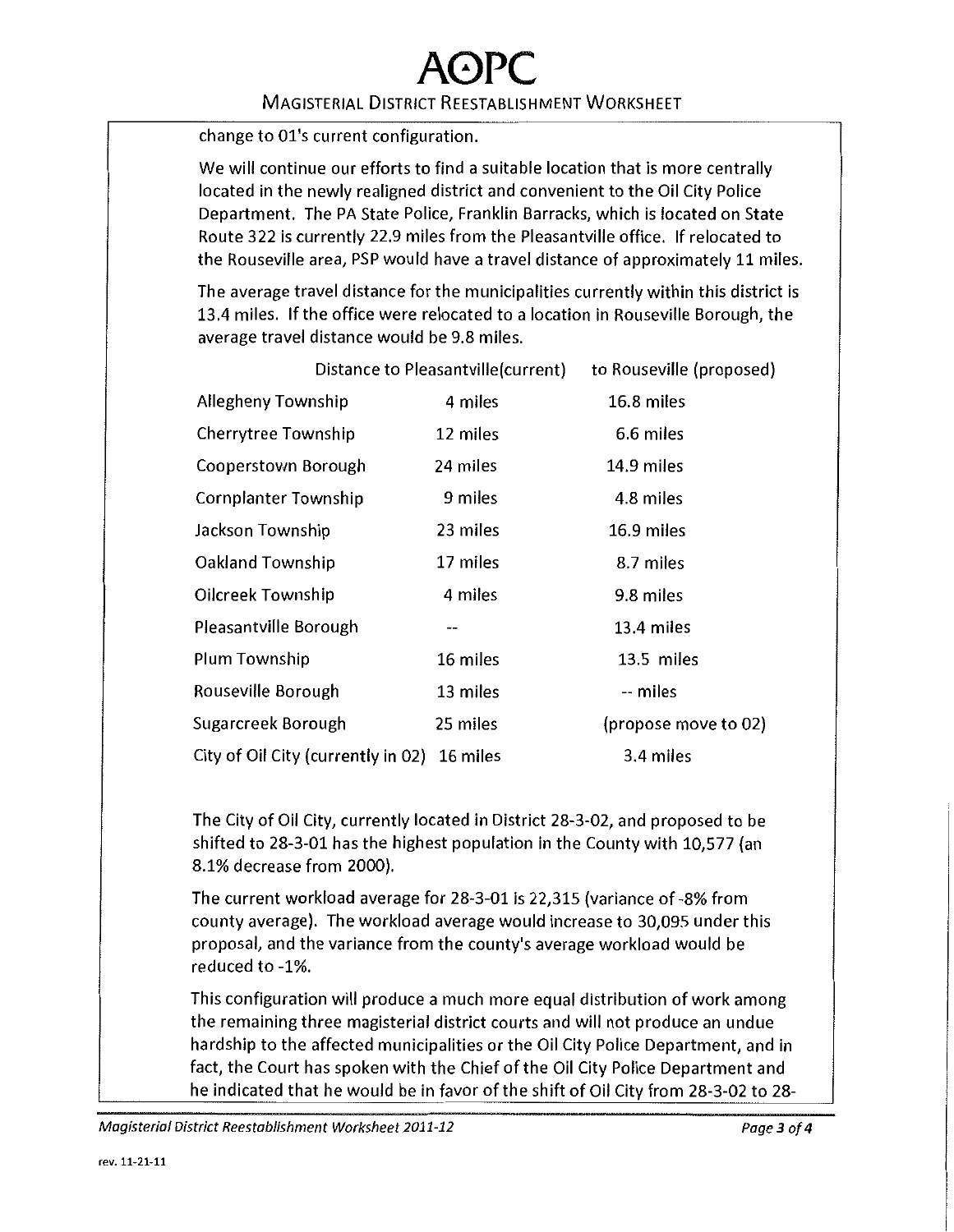#### MAGISTERIAL DISTRICT REESTABLISHMENT WORKSHEET

3-01, with an office relocated at or near the Rouseville area.

PLEASE SAVE A COPY OF THIS WORKSHEET PRIOR TO ENTERING DATA FOR THE NEXT MAGISTERIAL DISTRICT.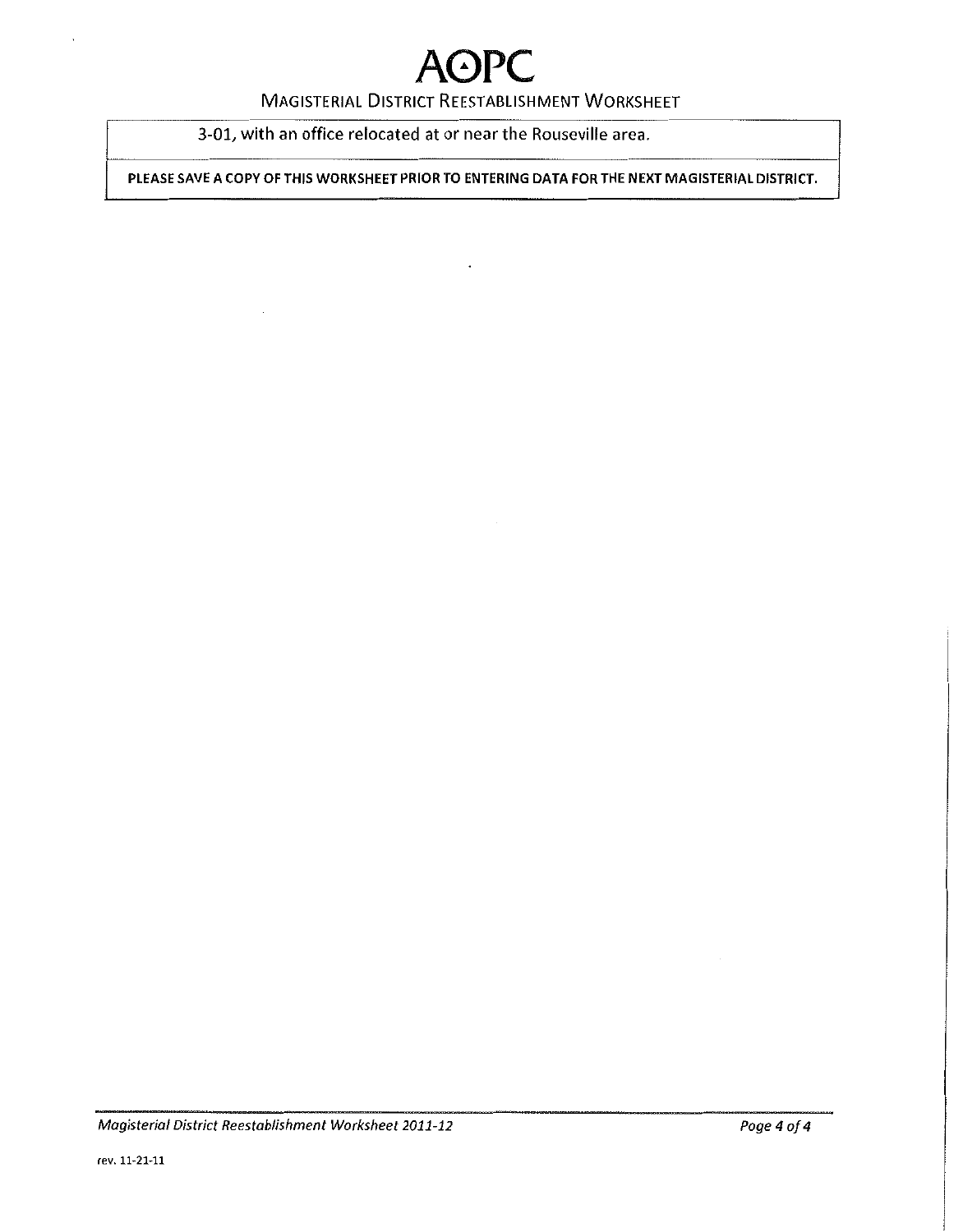### MAGISTERIAL DISTRICT REESTABLISHMENT WORKSHEET

#### PLEASE SUBMIT ONE COPY OF THIS WORKSHEET FOR EACH MAGISTERIAL DISTRICT.

*To enter data, press TAB to move between fields.* 

| ı.  | <b>MAGISTERIAL DISTRICT COURT NUMBER (#####):</b>                                                                                                                                         | $28 - 3 - 02$                       |
|-----|-------------------------------------------------------------------------------------------------------------------------------------------------------------------------------------------|-------------------------------------|
| II. | <b>BREAKDOWN OF MAGISTERIAL DISTRICT - CASELOAD</b>                                                                                                                                       |                                     |
|     | A. Average Total Caseload:                                                                                                                                                                | 3,301                               |
|     | <b>B.</b> Difference (%) between this magisterial district's<br>average total caseload and your judicial district's<br>average total caseload:                                            | 26%                                 |
|     | C. Difference (%) between this magisterial district's<br>average total caseload and applicable class of<br>county's average total caseload:                                               | 3%                                  |
| Ш.  | <b>BREAKDOWN OF MAGISTERIAL DISTRICT - WORKLOAD</b>                                                                                                                                       |                                     |
|     | A. Average Total Workload:                                                                                                                                                                | 32,336                              |
|     | <b>B.</b> Difference (%) between this magisterial district's<br>average total workload and the judicial district's<br>average total workload:                                             | 33%                                 |
|     | C. Does this magisterial district have an average<br>total workload that is fifteen percent greater<br>than or less than any other magisterial district<br>within your judicial district: | <b>YES</b>                          |
|     | D. If YES, how does this difference impact workload equity within your judicial<br>district?<br>Please see comments below                                                                 |                                     |
| IV. | <b>PROPOSED CHANGE:</b>                                                                                                                                                                   |                                     |
|     | A. Please indicate any proposed change in this<br>magisterial district. Check all that apply.                                                                                             | Reestablish<br>Realign<br>Eliminate |
|     | <b>B.</b> What is the proposed effective date $(m/d/yyy$ .                                                                                                                                | 1/1/2015                            |
| v.  | <b>MAGISTERIAL DISTRICT INFORMATION:</b>                                                                                                                                                  |                                     |
|     | A. Magisterial District Judge Name: Douglas I. Dinberg                                                                                                                                    |                                     |
|     | <b>B.</b> Term Expiration $(m/d/yyyy)$ :                                                                                                                                                  | 1/1/2017                            |

*Magisterial District Reestablishment Worksheet 2011-12 Page 1 of4*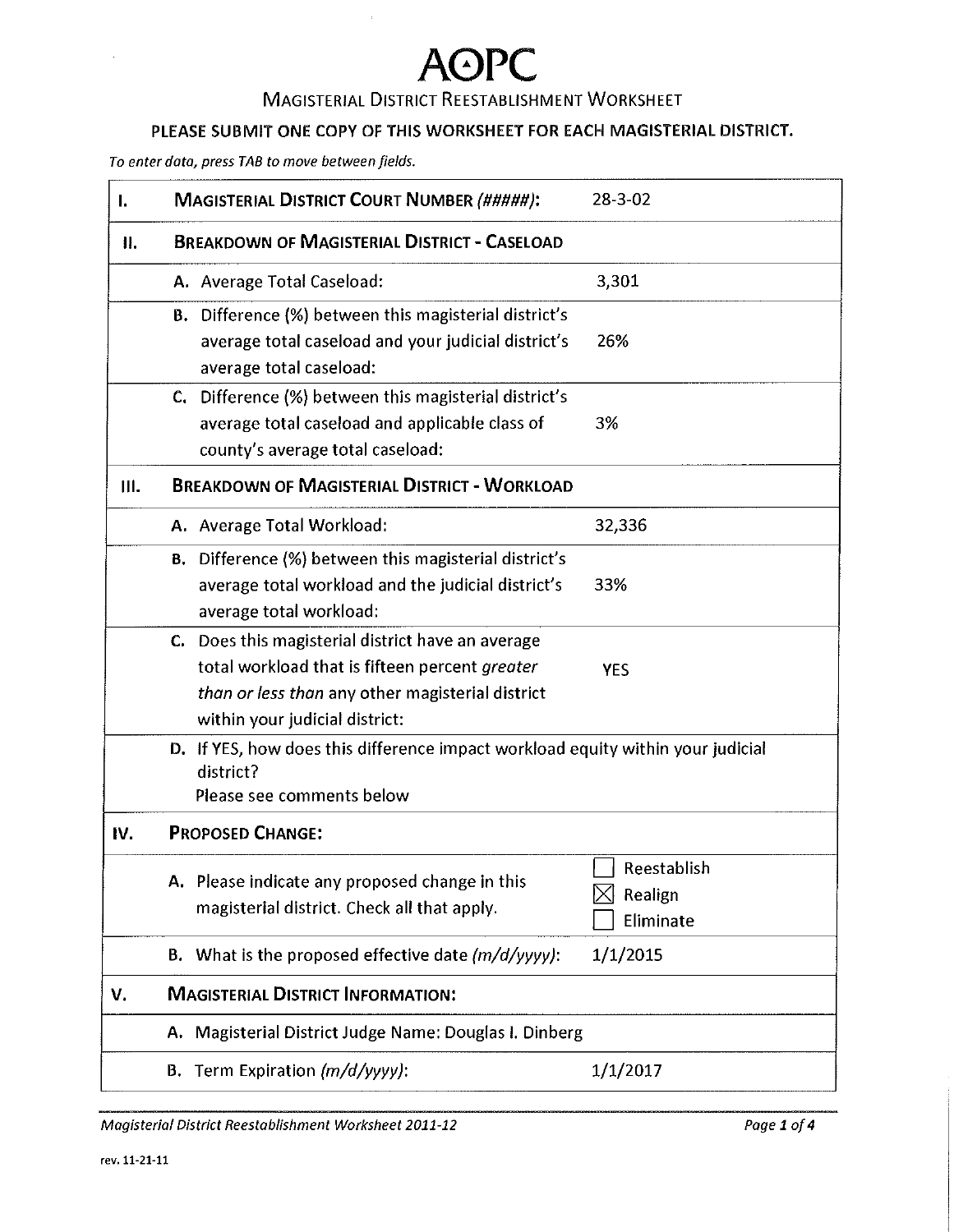MAGISTERIAL DISTRICT REESTABLISHMENT WORKSHEET

|       | C. Mandatory Retirement Date (m/d/yyyy):                                                                                                                                                                                                                                                                                                                                                                                                                                                                                                                                                                                                                                                                                                                                                                                                                                                                                                                                  | 12/31/2014                                                   |
|-------|---------------------------------------------------------------------------------------------------------------------------------------------------------------------------------------------------------------------------------------------------------------------------------------------------------------------------------------------------------------------------------------------------------------------------------------------------------------------------------------------------------------------------------------------------------------------------------------------------------------------------------------------------------------------------------------------------------------------------------------------------------------------------------------------------------------------------------------------------------------------------------------------------------------------------------------------------------------------------|--------------------------------------------------------------|
|       | D. Office Location (Street, City and Zip code):                                                                                                                                                                                                                                                                                                                                                                                                                                                                                                                                                                                                                                                                                                                                                                                                                                                                                                                           | Mellon Bank Building, State<br>Route 257<br>Seneca, PA 16346 |
|       | <b>E.</b> Is the office within the boundaries of the<br>magisterial district:                                                                                                                                                                                                                                                                                                                                                                                                                                                                                                                                                                                                                                                                                                                                                                                                                                                                                             | <b>YES</b>                                                   |
|       | <b>F.</b> Is the residence of the magisterial district judge<br>within the boundaries of the magisterial district:                                                                                                                                                                                                                                                                                                                                                                                                                                                                                                                                                                                                                                                                                                                                                                                                                                                        | <b>YES</b>                                                   |
|       | G. List any police departments located within this magisterial district:<br>Oil City Police Department                                                                                                                                                                                                                                                                                                                                                                                                                                                                                                                                                                                                                                                                                                                                                                                                                                                                    |                                                              |
|       | H. List any major highways within this magisterial district:<br>Routes 8, 62, 322, 257, 157                                                                                                                                                                                                                                                                                                                                                                                                                                                                                                                                                                                                                                                                                                                                                                                                                                                                               |                                                              |
| VI.   | <b>LIST EXISTING MAGISTERIAL DISTRICT MUNICIPALITIES:</b><br>City Of Oil City; Townships Of Cranberry, Pinegrove & President                                                                                                                                                                                                                                                                                                                                                                                                                                                                                                                                                                                                                                                                                                                                                                                                                                              |                                                              |
| VII.  | LIST PROPOSED MAGISTERIAL DISTRICT MUNICIPALITIES:<br>Townships Of Cranberry, Rockland, Richland, Pinegrove, President, Scrubgrass,<br>Clinton, Irwin And Boroughs Of Emlenton, Clintonville, Barkeyville And<br>Sugarcreek                                                                                                                                                                                                                                                                                                                                                                                                                                                                                                                                                                                                                                                                                                                                               |                                                              |
| VIII. | <b>ADDITIONAL COMMENTS:</b><br>The Population of 28-3-02 is 19,156, a 6% decrease from 2000. The significant<br>departures that exist in Venango County from the caseload equity figures are in<br>Magisterial District 28-3-02, with case filings 26% higher than the county<br>average of 2,613, and in Magisterial District 28-3-04 with case filings 25 % lower<br>than the county average of 2,613. (04 proposed to be eliminated)                                                                                                                                                                                                                                                                                                                                                                                                                                                                                                                                   |                                                              |
|       | In the past, a reconfiguration that would shift Cranberry Township, with a<br>population of 6,685 and average annual case filings of 1170 to Magisterial<br>District 28-3-04 had been considered. The transfer would have helped to create<br>a more equitable distribution of population and case filings among the<br>magisterial districts; however, relocating the magisterial office to a central site<br>made such transfer illogical and impossible. The center of a realigned District<br>28-3-04 to include Cranberry Township would be Rockland Township, a sparsely<br>populated township (1456) comprised of 48.6 square miles. There is no<br>infrastructure and no commercial or industrial development in this township.<br>There is no bank or post office. It is a residential area with vast areas of<br>undevloped land. It was the Court's opinion that an uneven distribution of<br>work was warranted in order to provide convenient public access. |                                                              |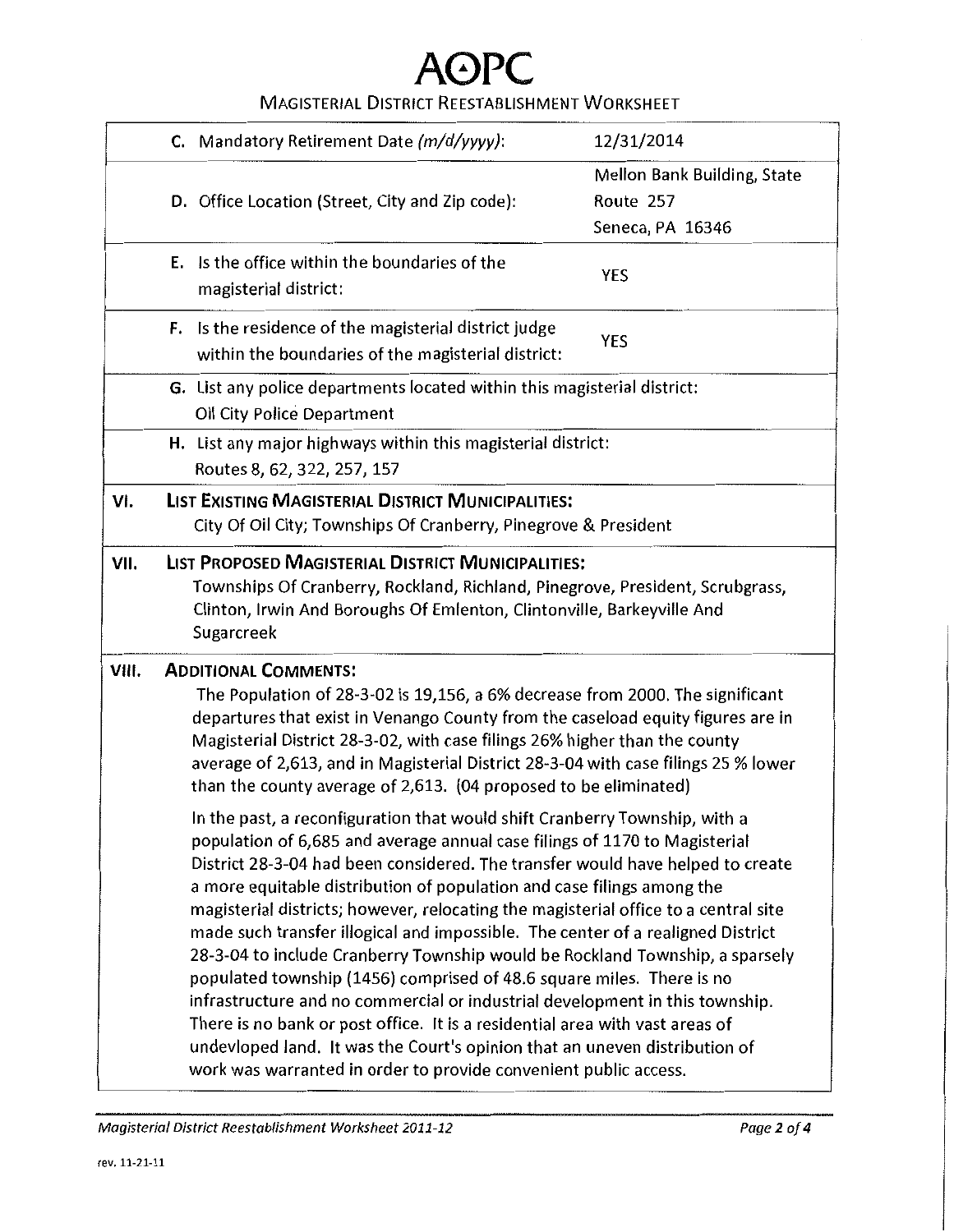## **A0PC**  MAGISTERIAL DISTRICT REESTABLISHMENT WORKSHEET

A shift of the City of Oil City from 28-3-02 to 28-3-01 and a shift of Sugarcreek Borough from 28-3-01 to 28-3-02, however, will create a more equitable distribution of population and an equitable distribution of workload among the remaining three magisterial district courts and, although it will increase driving distances for some municipalities, will not produce an undue hardship. We also propose to transfer Rockland, Richland, Scrubgrass, Clinton, and Irwin Townships and Emlenton, Clintonville, and Barkeyville Boroughs from 28-3-04, which is proposed to be eliminated, to 28-3-02.

The average travel distance for the municipalities currently within the district is 10.25 miles.

Distance to office location (Seneca)

| Cranberry Township            | 2 miles  |
|-------------------------------|----------|
| President Township            | 22 miles |
| Pinegrove Township            | 13 miles |
| Oil City (propose move to 01) | 4 miles  |
|                               |          |

Travel distances for municipalities being transferred to 02:

| <b>Rockland Township</b> | 8 miles  |
|--------------------------|----------|
| <b>Richland Township</b> | 16 miles |
| <b>Emlenton Borough</b>  | 20 miles |
| Scrubgrass Township      | 26 miles |
| Clintonville Borough     | 27 miles |
| Clinton Township         | 17 miles |
| Irwin Township           | 25 miles |
| Barkeyville Borough      | 27 miles |
| Sugarcreek Borough       | 11 miles |
|                          |          |

Average travel distance for all municipalities to the Seneca office: 17.8 miles

The PA State Police currently travel 2.7 miles to the Seneca MDJ Office and there would be no change for them, as the office location would not change. The Sugarcreek Borough Police, who currently travel -0- miles since the MDJ sits in Sugarcreek one day per week, would have a travel distance of 10.6 miles to the Seneca office. Sugarcreek has annual average case filings of 1438 and a population of 5,294, a 0.7% decrease from 2000.

Under the proposed configuration, the Magisterial District Judge of 28-3-02 could likely conduct hearings and accept filings in Emlenton Borough on an "as

Magisterial District Reestablishment Worksheet 2011-12 Page 3 of 4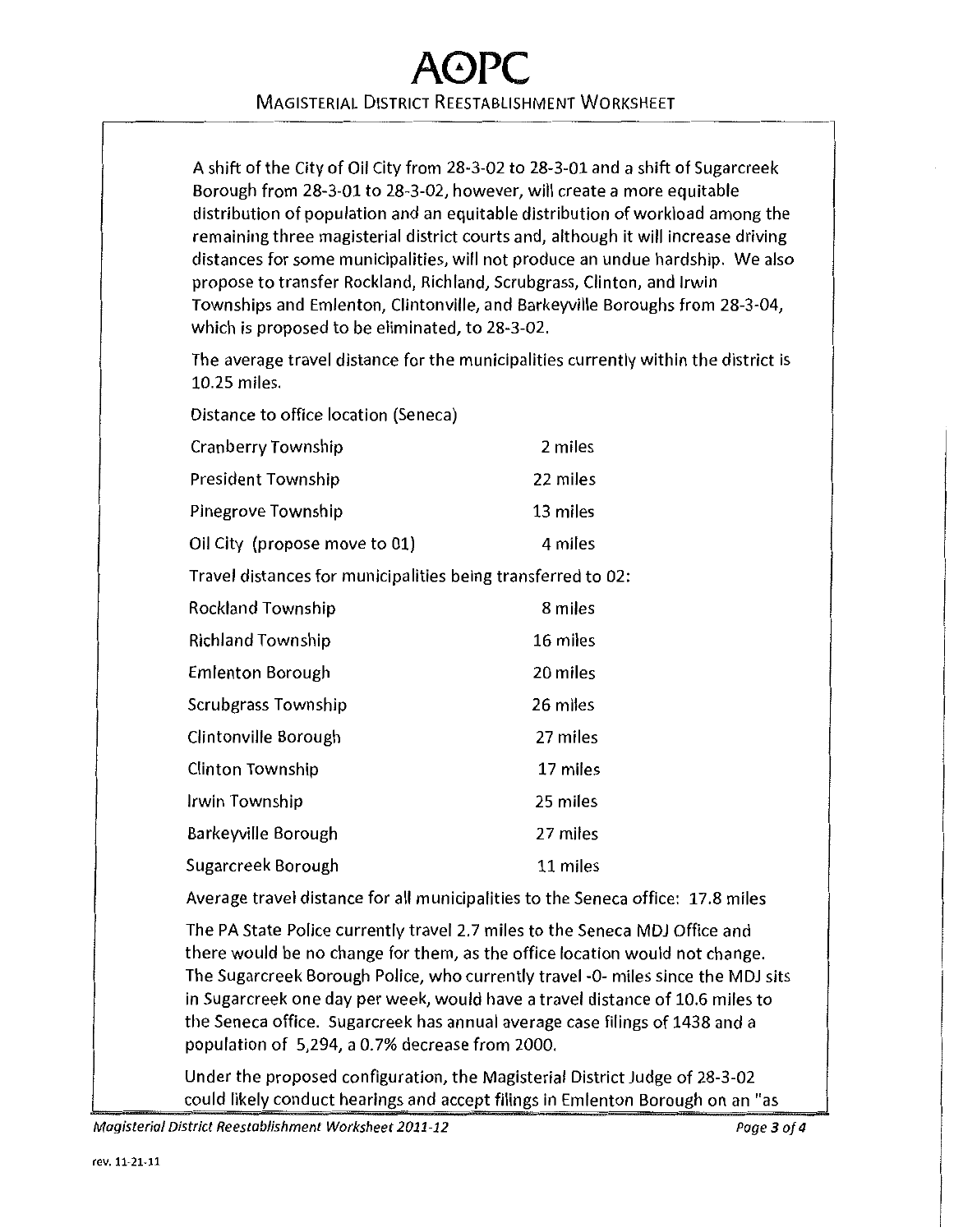#### MAGISTERIAL DiSTRICT REESTABLISHMENT WORKSHEET

needed" basis in order to accommodate the residents of Rockland, Richland, Emlenton, Scrubgrass, Clintonville, Clinton, Irwin, and Barkeyville and the Emlenton Borough Police Department.

The current workload average for 28-3-02 is 32,336 (a variance of 33% from the county average). The workload average would decrease to 32,127 and the variance from the new county average workload would be 6%.

PLEASE SAVE A COPY OF THIS WORKSHEET PRIOR TO ENTERING DATA FOR THE NEXT MAGISTERIAL DISTRICT.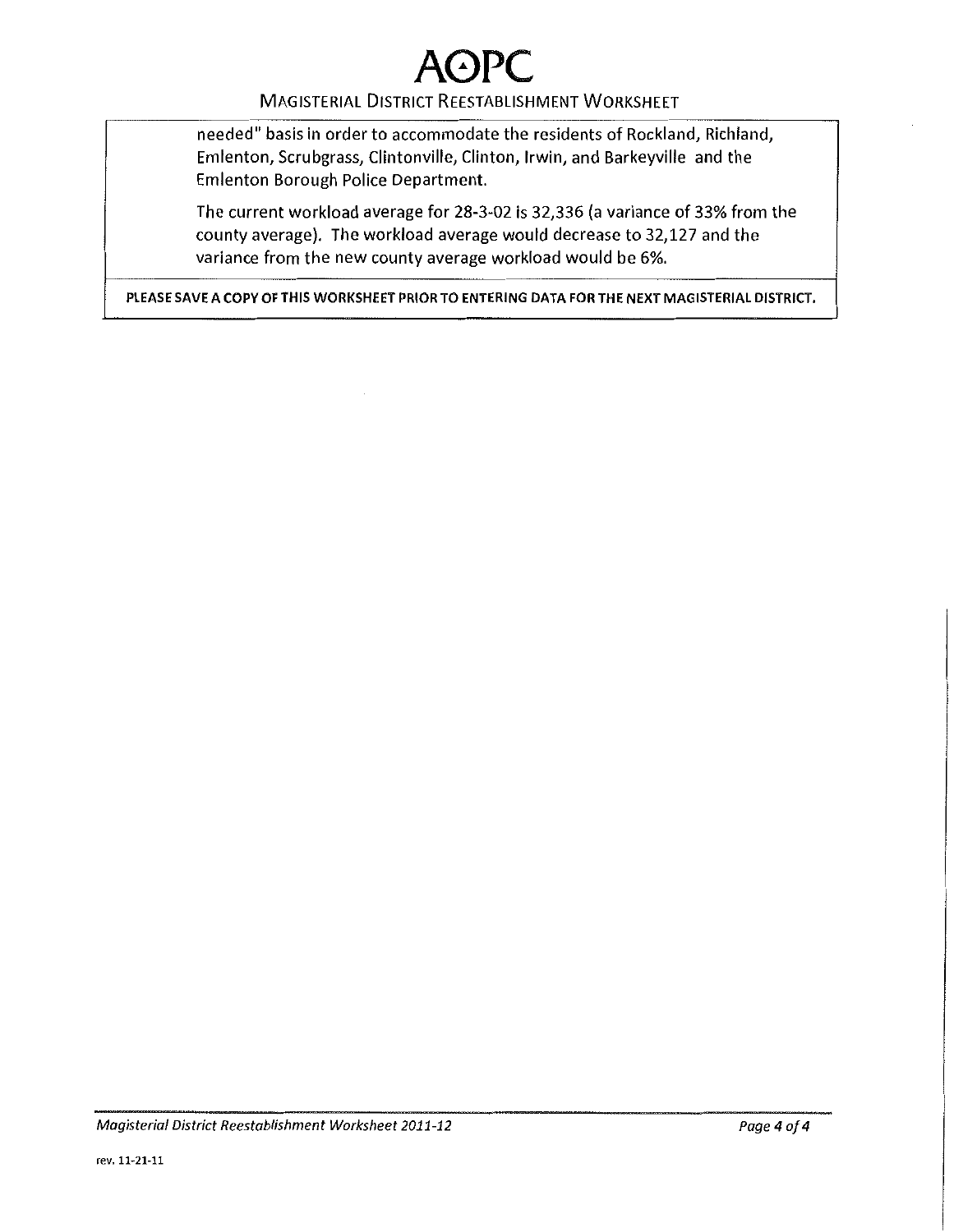### MAGISTERIAL DISTRICT REESTABLISHMENT WORKSHEET

#### PlEASE SUBMIT ONE COPY OF THIS WORKSHEET FOR EACH MAGISTERIAl DISTRICT.

*To enter data, press TAB to move between fields.* 

| I.  | <b>MAGISTERIAL DISTRICT COURT NUMBER (#####):</b>                                                                                                                                         | $28 - 3 - 03$                                    |
|-----|-------------------------------------------------------------------------------------------------------------------------------------------------------------------------------------------|--------------------------------------------------|
| Ⅱ.  | <b>BREAKDOWN OF MAGISTERIAL DISTRICT - CASELOAD</b>                                                                                                                                       |                                                  |
|     | A. Average Total Caseload:                                                                                                                                                                | 2,876                                            |
|     | <b>B.</b> Difference (%) between this magisterial district's<br>average total caseload and your judicial district's<br>average total caseload:                                            | 10%                                              |
|     | C. Difference (%) between this magisterial district's<br>average total caseload and applicable class of<br>county's average total caseload:                                               | $-10%$                                           |
| Ш.  | <b>BREAKDOWN OF MAGISTERIAL DISTRICT - WORKLOAD</b>                                                                                                                                       |                                                  |
|     | A. Average Total Workload:                                                                                                                                                                | 25,136                                           |
|     | <b>B.</b> Difference (%) between this magisterial district's<br>average total workload and the judicial district's<br>average total workload:                                             | 3%                                               |
|     | C. Does this magisterial district have an average<br>total workload that is fifteen percent greater<br>than or less than any other magisterial district<br>within your judicial district: | NO.                                              |
|     | D. If YES, how does this difference impact workload equity within your judicial<br>district?                                                                                              |                                                  |
| IV. | <b>PROPOSED CHANGE:</b>                                                                                                                                                                   |                                                  |
|     | A. Please indicate any proposed change in this<br>magisterial district. Check all that apply.                                                                                             | $\bowtie$<br>Reestablish<br>Realign<br>Eliminate |
|     | <b>B.</b> What is the proposed effective date $(m/d/yyyy)$ :                                                                                                                              | 1/1/2015                                         |
| v.  | <b>MAGISTERIAL DISTRICT INFORMATION:</b>                                                                                                                                                  |                                                  |
|     | A. Magisterial District Judge Name: Michael D. Snyder                                                                                                                                     |                                                  |
|     | B. Term Expiration (m/d/yyyy):                                                                                                                                                            | 1/3/2016                                         |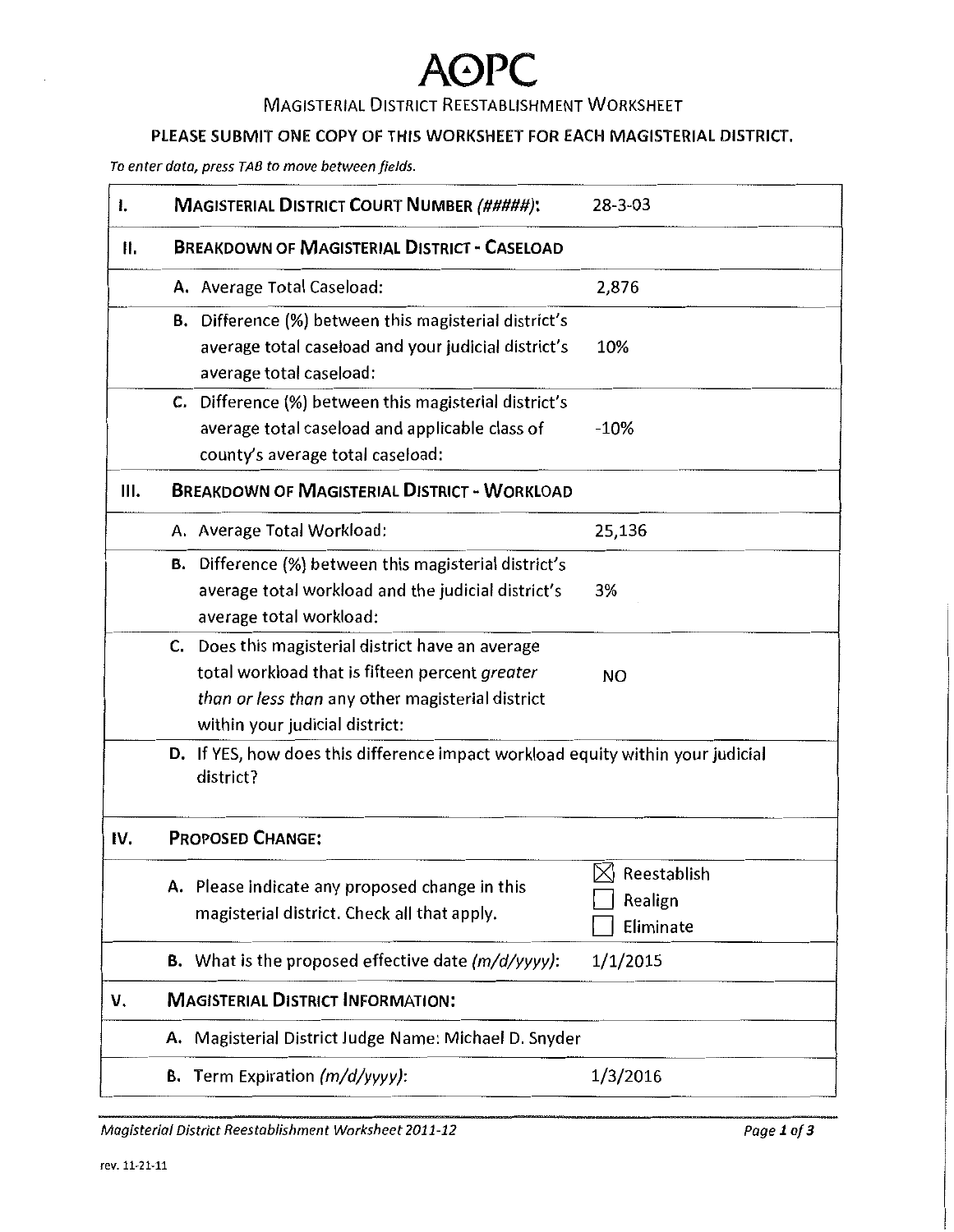### MAGISTERIAL DISTRICT REESTABLISHMENT WORKSHEET

|       | C. Mandatory Retirement Date (m/d/yyyy):                                                                                                                                                                                                                                                                                                   | 12/31/2017            |
|-------|--------------------------------------------------------------------------------------------------------------------------------------------------------------------------------------------------------------------------------------------------------------------------------------------------------------------------------------------|-----------------------|
|       |                                                                                                                                                                                                                                                                                                                                            | 217 Thirteenth Street |
|       | D. Office Location (Street, City and Zip code):                                                                                                                                                                                                                                                                                            | Franklin, PA 16323    |
|       | E. Is the office within the boundaries of the                                                                                                                                                                                                                                                                                              | <b>YES</b>            |
|       | magisterial district:                                                                                                                                                                                                                                                                                                                      |                       |
|       | F. Is the residence of the magisterial district judge<br>within the boundaries of the magisterial district:                                                                                                                                                                                                                                | <b>YES</b>            |
|       | G. List any police departments located within this magisterial district:                                                                                                                                                                                                                                                                   |                       |
|       | Franklin Police Department; Polk Borough Police Department                                                                                                                                                                                                                                                                                 |                       |
|       | H. List any major highways within this magisterial district:                                                                                                                                                                                                                                                                               |                       |
|       | Routes 8, 322, 965, 62                                                                                                                                                                                                                                                                                                                     |                       |
| VI.   | <b>LIST EXISTING MAGISTERIAL DISTRICT MUNICIPALITIES:</b>                                                                                                                                                                                                                                                                                  |                       |
|       | City Of Franklin; Townships Of Canal, Utica, Frenchcreek, Mineral, Victory &                                                                                                                                                                                                                                                               |                       |
|       | Sandycreek; Borough Of Polk                                                                                                                                                                                                                                                                                                                |                       |
| VII.  | <b>LIST PROPOSED MAGISTERIAL DISTRICT MUNICIPALITIES:</b>                                                                                                                                                                                                                                                                                  |                       |
|       | Same                                                                                                                                                                                                                                                                                                                                       |                       |
|       |                                                                                                                                                                                                                                                                                                                                            |                       |
|       |                                                                                                                                                                                                                                                                                                                                            |                       |
| VIII. | <b>ADDITIONAL COMMENTS:</b><br>We are proposing no change to the boundaries of 28-3-03.                                                                                                                                                                                                                                                    |                       |
|       | The City of Franklin, located in this district, has the third highest population in                                                                                                                                                                                                                                                        |                       |
|       | the County with 6545, a 9.2% decrease from 2000.                                                                                                                                                                                                                                                                                           |                       |
|       | The population of the magisterial district is 12,300, a 14.6% decrease from<br>2010.                                                                                                                                                                                                                                                       |                       |
|       | The annual average workload of 03 is 25,136, a 3% variance above the county<br>average. Under our proposal, we estimate an average workload for 03 of                                                                                                                                                                                      |                       |
|       | 28,802, a -5% variance from the increased county average of 30,341.<br>The current configuration and location of the office enables all municipalities<br>within Magisterial District 28-3-03 to have equal access to their court. The<br>office is equally accessible to municipalities, with an average travel distance of<br>7.5 miles. |                       |
|       |                                                                                                                                                                                                                                                                                                                                            |                       |
|       | Travel distances to office in Franklin:                                                                                                                                                                                                                                                                                                    |                       |
|       | City of Franklin                                                                                                                                                                                                                                                                                                                           |                       |
|       | Canal Township<br>10 miles<br>11 miles<br>Utica Township                                                                                                                                                                                                                                                                                   |                       |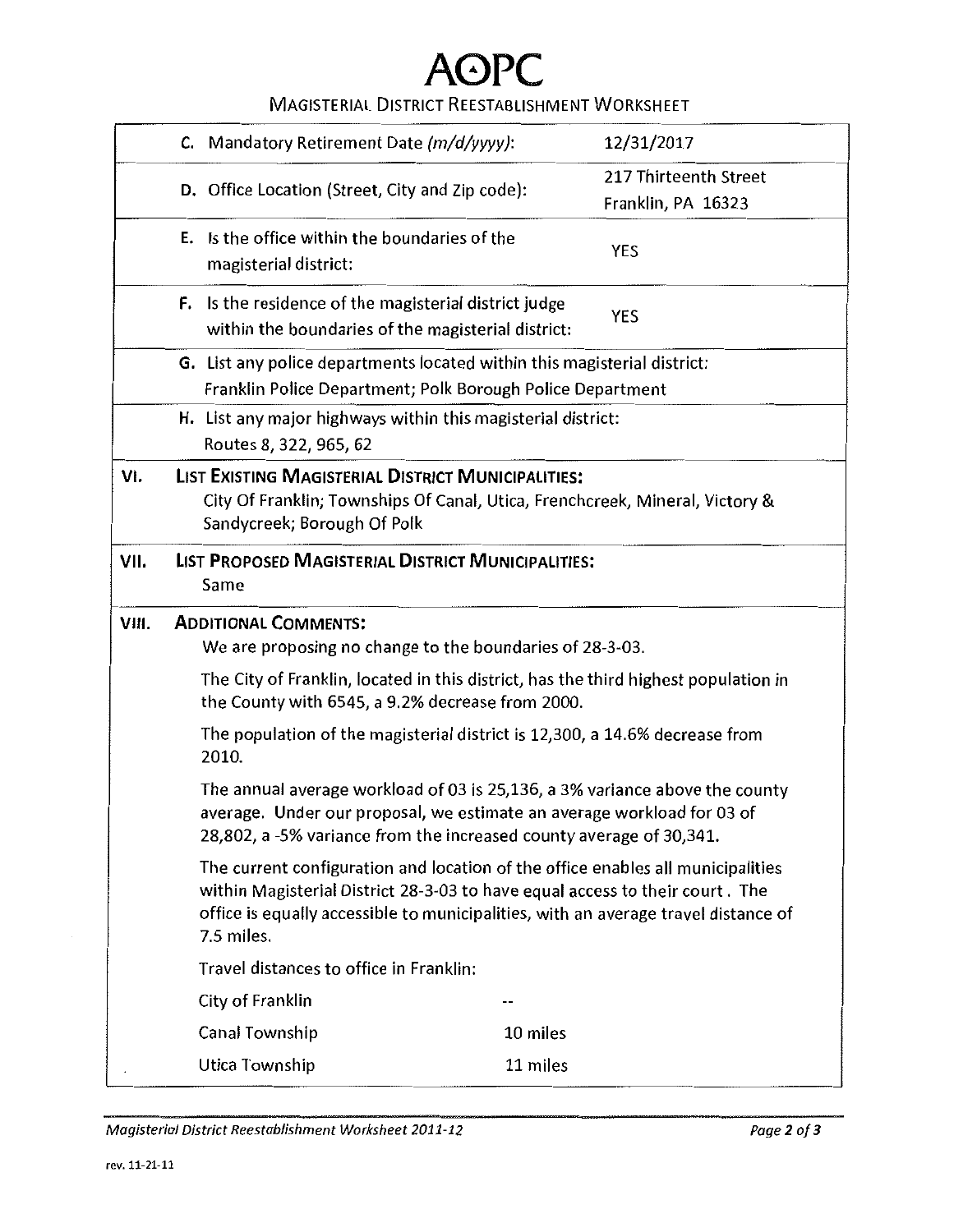### MAGISTERIAL DISTRICT REESTABLISHMENT WORKSHEET

| Frenchcreek Township                                                                                                                           | 7 miles  |
|------------------------------------------------------------------------------------------------------------------------------------------------|----------|
| Mineral Township                                                                                                                               | 11 miles |
| <b>Victory Township</b>                                                                                                                        | 9 miles  |
| Sandycreek Township                                                                                                                            | 5 miles  |
| Polk Borough                                                                                                                                   | 7 miles  |
| The PA State Police, Franklin Barracks, currently travel, and would continue to<br>travel, a distance of 6.9 miles to the Franklin MDJ Office. |          |

PLEASE SAVE A COPY OF THIS WORKSHEET PRIOR TO ENTERING DATA FOR THE NEXT MAGISTERIAL DISTRICT.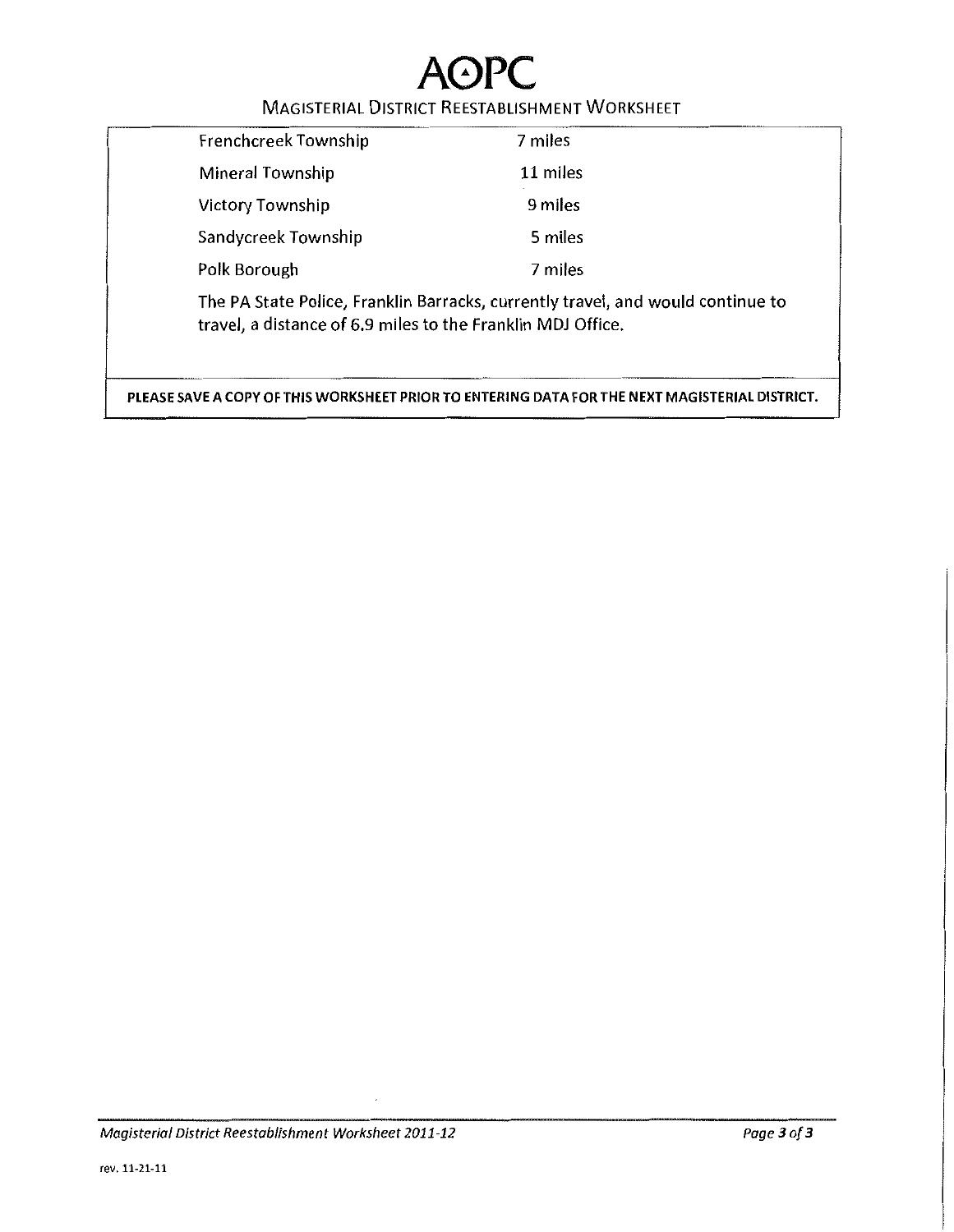### Comparison of 28th Judicial District average to 6th Class County Average

Table 4

|                          | <b>AVG Caseload</b> | Variance |
|--------------------------|---------------------|----------|
| <b>Judicial Dist. 28</b> | 2,613               | $-18%$   |
| <b>6th Class</b>         | 3204                |          |
| Armstrong                | 3102                | $-16%$   |
| <b>Bedford</b>           | 4795                | $-46%$   |
| <b>Bradford</b>          | 2929                | $-11%$   |
| Carbon                   | 5746                | $-55%$   |
| Clarion                  | 3197                | $-18%$   |
| Clearfield               | 4066                | $-36%$   |
| Clinton                  | 3283                | $-20%$   |
| Columbia                 | 4690                | $-44%$   |
| Crawford                 | 2577                | 1%       |
| Elk                      | 3002                | $-13%$   |
| Greene                   | 2838                | $-8%$    |
| Huntingdon               | 1727                | 51%      |
| Indiana                  | 4378                | $-40%$   |
| Jefferson                | 3730                | $-30%$   |
| McKean                   | 2045                | 28%      |
| Mifflin                  | 2872                | $-9%$    |
| Perry                    | 3263                | $-20%$   |
| Pike                     | 2866                | $-9%$    |
| Somerset                 | 4238                | $-38%$   |
| Susquehanna              | 2291                | 14%      |
| Tioga                    | 2541                | 3%       |
| Warren                   | 1950                | 34%      |
| Wayne                    | 2165                | 21%      |

### Average Workloads for Courts of 28th Judicial District

Table 5

| .                      |                    |  |
|------------------------|--------------------|--|
| <b>Docket Type</b>     | <b>Case Weight</b> |  |
| CR                     | 36.72              |  |
| NT (Include PC)        | 10.74              |  |
| <b>ITR</b>             | 2.28               |  |
| $\overline{\text{cv}}$ | 11.28              |  |
| llT                    | 14.48              |  |
| MD                     | 32.57              |  |

Table 6

| Judicial Dist. 28 | CR.  | NTI PC | TR   | <b>OP</b> | LT   | MD.  | <b>AVG Workload</b> |
|-------------------|------|--------|------|-----------|------|------|---------------------|
| <b>AVERAGE</b>    | 9510 | 6796   | 3320 | 1720      | 518  | 2483 | 24.348              |
| MDJ-28-3-01       | 9510 | 6122   | 2891 | 1602      | 203  | 1987 | 22,315              |
| MDJ-28-3-02       | 9510 | 12018  | 3443 | 2515      | 1072 | 3778 | 32,336              |
| MDJ-28-3-03       | 9510 | 6444   | 3892 | 2087      | 695  | 2508 | 25,136              |
| MDJ-28-3-04       | 9510 | 2599   | 3055 | 677       | 101  | 1661 | 17,604              |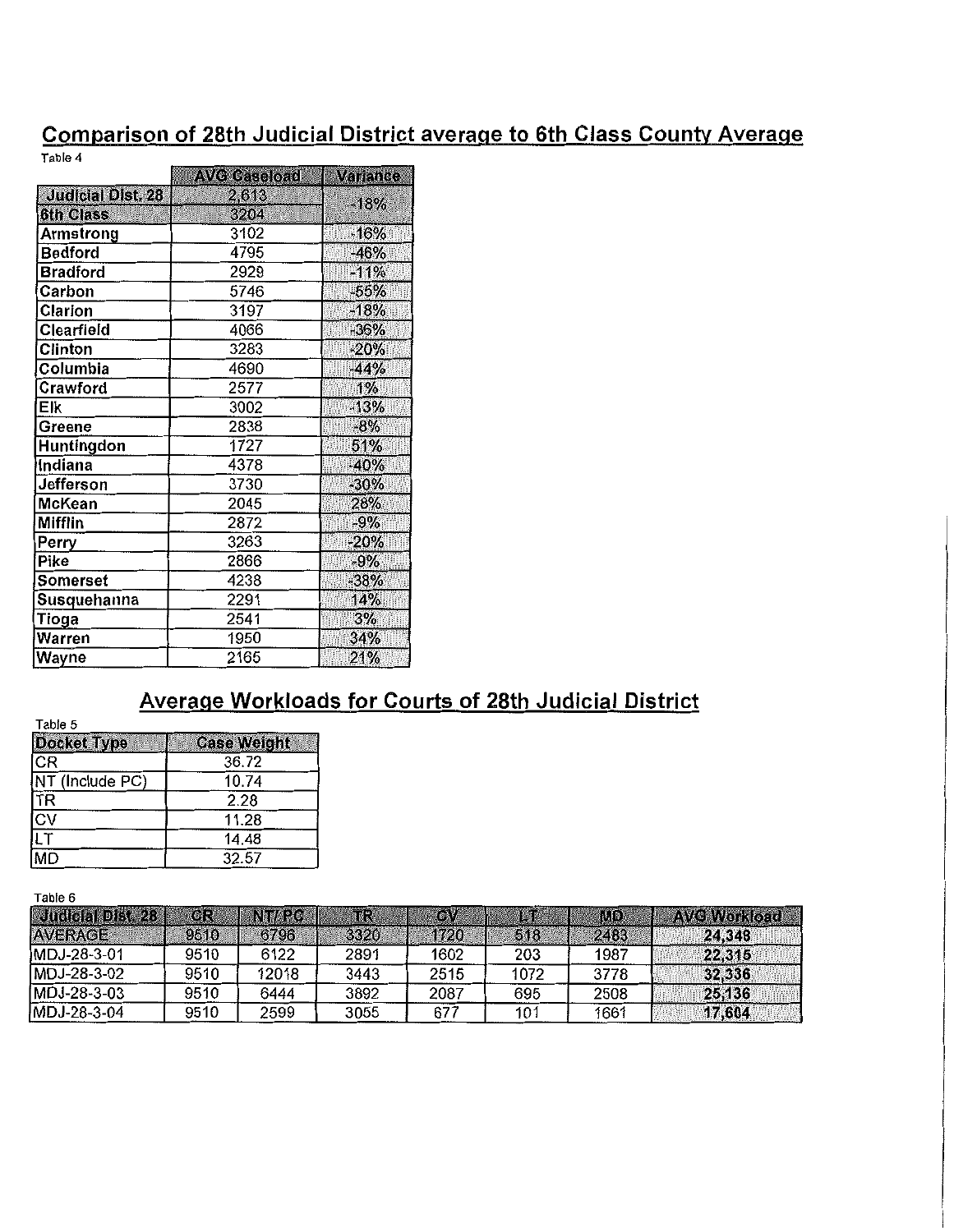### WORKLOAD Comparison of each Dist. Court to 28's Judicial Dist Avq

| Table 7                  |                     |
|--------------------------|---------------------|
| <b>Judicial Dist. 28</b> | <b>AVG Workload</b> |
| <b>AVERAGE</b>           | 24,348              |
| MDJ-28-3-01              | 22,315              |
| MDJ-28-3-02              | 32,336              |
| MDJ-28-3-03              | 25,136              |

17,604

|                                           | ٠<br>٠<br>٤ |
|-------------------------------------------|-------------|
| -<br>٠<br>٠<br>٠<br>ł<br>٠<br>з<br>۰<br>٠ | ı<br>٠      |

### WORKLOAD Comparison of Dist Avq to 6th Class County Avg

 $-28%$ 

Variance ).  $-8\%$ 33%  $3%$ 

Table 8

MDJ-28-3-04

|                   | AVG             | MDJ-28-3-01 | MDJ-28-3-02 | MDJ-28-3-03 | MDJ-28-3-04 |
|-------------------|-----------------|-------------|-------------|-------------|-------------|
|                   | <b>Workload</b> | 22,315      | 32,336      | 25,136      | 17,604      |
| Armstrong         | 30,538          | $-27%$      | 6%          | -18%        | $-42%$      |
| Bedford           | 21,362          | 4%          | 51%         | 18%         | $-18%$      |
| Bradford          | 25,097          | $-11%$      | 29%         | 0%          | $-30%$      |
| Carbon            | 36,292          | $-39%$      | $-11%$      | $-31%$      | $-51%$      |
| Clarion           | 21,494          | 4%          | 50%         | 17%         | $-18%$      |
| <b>Clearfield</b> | 32,776          | $-32%$      | $-1%$       | -23%        | $-46%$      |
| Clinton           | 20,954          | 6%          | 54%         | 20%         | $-16%$      |
| Columbia          | 33,630          | $-34%$      | -4%         | -25%        | $-48%$      |
| Crawford          | 22,055          | 1%          | 47%         | 14%         | $-20%$      |
| Elk               | 24,013          | $-7%$       | 35%         | 5%          | $-27%$      |
| Greene            | 23,866          | $-7%$       | 35%         | 5%          | $-26%$      |
| Huntingdon        | 15,907          | 40%         | 103%        | 58%         | 11%         |
| Indiana           | 40,559          | $-45%$      | -20%        | -38%        | $-57%$      |
| Jefferson         | 27,369          | $-18%$      | 18%         | $-8%$       | $-36%$      |
| McKean            | (0, 0, 0)       | 12%         | 62%         | 26%         | $-12%$      |
| Mifflin           | 26,858          | $-17%$      | 20%         | $-6%$       | $-34%$      |
| Perry             | 29,028          | $-23%$      | 11%         | $-13%$      | -39%        |
| Pike              | 19,106          | 17%         | 69%         | 32%         | -8%         |
| Somerset          | 26,712          | -16%        | 21%         | $-6%$       | -34%        |
| Susquehanna       | 17,641          | 26%         | 83%         | 42%         | $0\%$       |
| <b>Tioga</b>      | 18,705          | 19%         | 73%         | 34%         | -6%         |
| Venango           | 24,348          | $-8%$       | 33%         | 3%          | -28%        |
| Warren            | 48,486          | 21%         | 75%         | 36%         | -5%         |
| Wayne             | 18,945          | 18%         | 71%         | 33%         | $-7%$       |
| 6th Class Average | 24,818          | $-10%$      | 30%         | 1%          | $-29%$      |